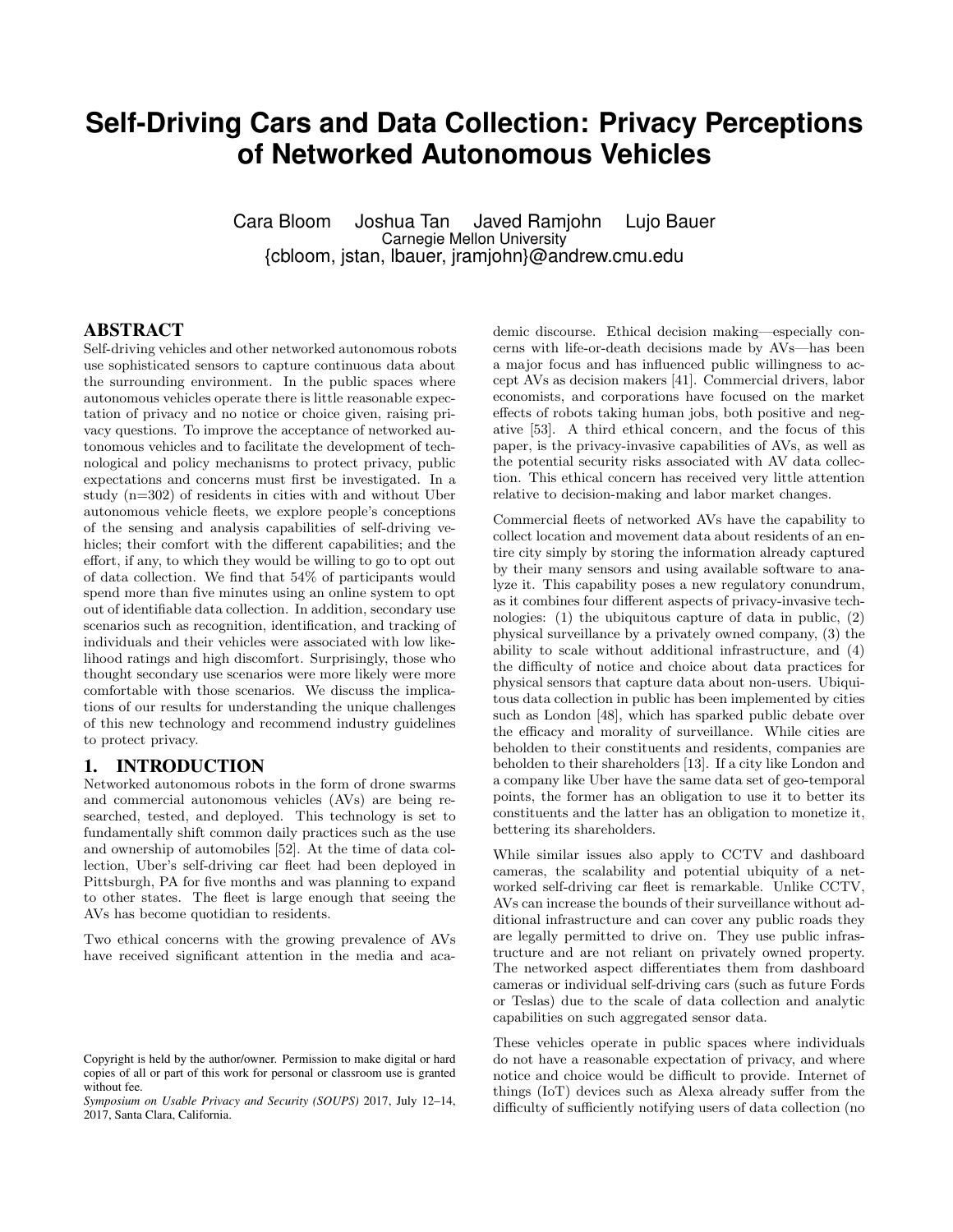screen means no terms and conditions to read on the device), a task made more difficult when devices collect data from non-users [40]. Autonomous vehicles on public roads are constantly interacting with non-users: people who have not consented to any data collection or use and, as demonstrated in our study, have not yet thought about the potential privacy impacts.

As with many powerful new technologies, the large-scale capture and analysis of data enabled by AVs could lead to both benefits to the public and concerns. Ubiquitous sensing capabilities could be used to find Amber or Silver Alert citizens [48], but the same technology could also be used for less altruistic purposes. Insurers might analyze license plate logs to find out whether a customer speeds on the highway and adjust her car insurance rates accordingly, countries could identify dissidents, or an employee of the AV company could use the technology to stalk a celebrity or an ex-girlfriend, as Uber employees were found doing [7]. AV sensors could log the physical movements of every person within the purview of the fleet, making it possible to find anyone anywhere. The chilling effects of such surveillance and related dangers of ubiquitous data collection are well documented in privacy and security literature [39].

Reasonable expectation, unfairness, and deception are central themes for privacy regulation in the United States, so one key question is: where does the public draw the line between acceptable and unacceptable practices for autonomous networked robots? New technologies such as the Internet and more recently the Internet of Things can outpace the creation of reasonable privacy standards as they are quickly integrated into people's daily lives, leading to many inventive studies of the gaps in protection and how to patch them (e.g., [28, 17]). Users of these technologies can become habituated to the lack of privacy [51], making usable, effective privacy protections more difficult to enact. Therefore, it is important to explore privacy conceptions and strategies for privacy protection during the earliest phases of a new technology's implementation, before deployment outpaces the incorporation of privacy.

Whereas other potentially privacy-invasive technologies have required users opt in, AVs cannot give all pedestrians and drivers they encounter notice and choice. Companies operating such fleets could potentially offer notice outside of the information capture environment, but it would be difficult to give people the choice to opt out of information collection in all forms. Some information would have to be collected during the opt-out process, such as a license plate number to opt out of license plate recognition. Other options such as an opt-in process, privacy policies that limit the use of collected data, or even the removal of identifiable markers from stored data, are possible approaches. To make recommendations to the few companies currently operating in the space of networked AVs, privacy conceptions about the technology and its potential uses must first be understood.

Our investigation aims to fill this gap by exploring conceptions of the sensing and analysis capabilities of AVs; people's comfort with the different capabilities; and the effort, if any, to which they would be willing to go to opt out of data collection. We ran an online study of 302 participants using scenarios of increasing privacy invasiveness to measure how likely participants thought different potential capabilities of

self-driving vehicles are, and how comfortable they are with those capabilities. Scenarios were framed using the Uber self-driving car fleet as an example. We recruited in Pittsburgh where the fleet has been deployed since September 2016 in addition to four other cities to investigate whether exposure to the technology changed conceptions or sentiments.

In addition to questions about likelihood and comfort with privacy capabilities, participants answered questions about general AV technology concerns like safety, their exposure to self-driving cars, bias against Uber, and demographic information. Responses were analyzed to determine likelihood and comfort levels as well as the relationship between likelihood, comfort, and potential explanatory variables.

We found that participants consider primary uses of AV sensors such as data collection, aggregation, storage, and analysis by the cars to be likely, and that participants express moderate comfort with these scenarios. Secondary use scenarios such as the recognition, identification, and tracking of individuals or their vehicles received the lowest ratings of likelihood and highest discomfort. Surprisingly, participants who thought the technology was more likely to have a privacy-invasive capability such as tracking were more likely to be comfortable with that capability. Though participants rated many capabilities likely and expressed high levels of discomfort, only one out of three would spend more than 10 minutes using an online opt-out system.

Pittsburgh participants who had exposure to the Uber selfdriving car fleet (over 60% had seen one compared to 3% for other cities) were not statistically different in their conceptions of likelihood and comfort from residents of other cities who had never seen a self-driving car. The only factor that showed a significant increase in opt-out time was whether participants had received the privacy scenario priming questions, which participants noted had raised difficult questions they had not considered before. If public attention surrounding AVs expands from safety and employment issues to privacy issues, our findings suggest that peoples' overall comfort with AVs may increase, but so might privacyseeking behavior as well. Understanding the complex privacy concerns in this space is essential for developing industry practices and regulation.

# 2. BACKGROUND AND RELATED WORK

The classic work in the area of AVs and privacy discusses the privacy implications for owners and users of AVs in detail and alludes to surveillance, noting that "[networked] autonomous vehicles could enable mass surveillance in the form of comprehensive, detailed tracking of all autonomous vehicles and their users at all times and places." The work focuses solely on the passengers within an AV who have ostensibly agreed to the terms and conditions, legally relinquishing their privacy the same way consumers do when using Google Maps [16]. In this paper we assess the more complex privacy concerns of those who interact with AVs, but are not necessarily users of the system. We next review consumer perception of AVs, followed by their technological capabilities and relevant regulations.

# 2.1 Consumer Perception

Research into consumer perceptions of AVs has examined general interest, trust in the cars' reliability and safety, and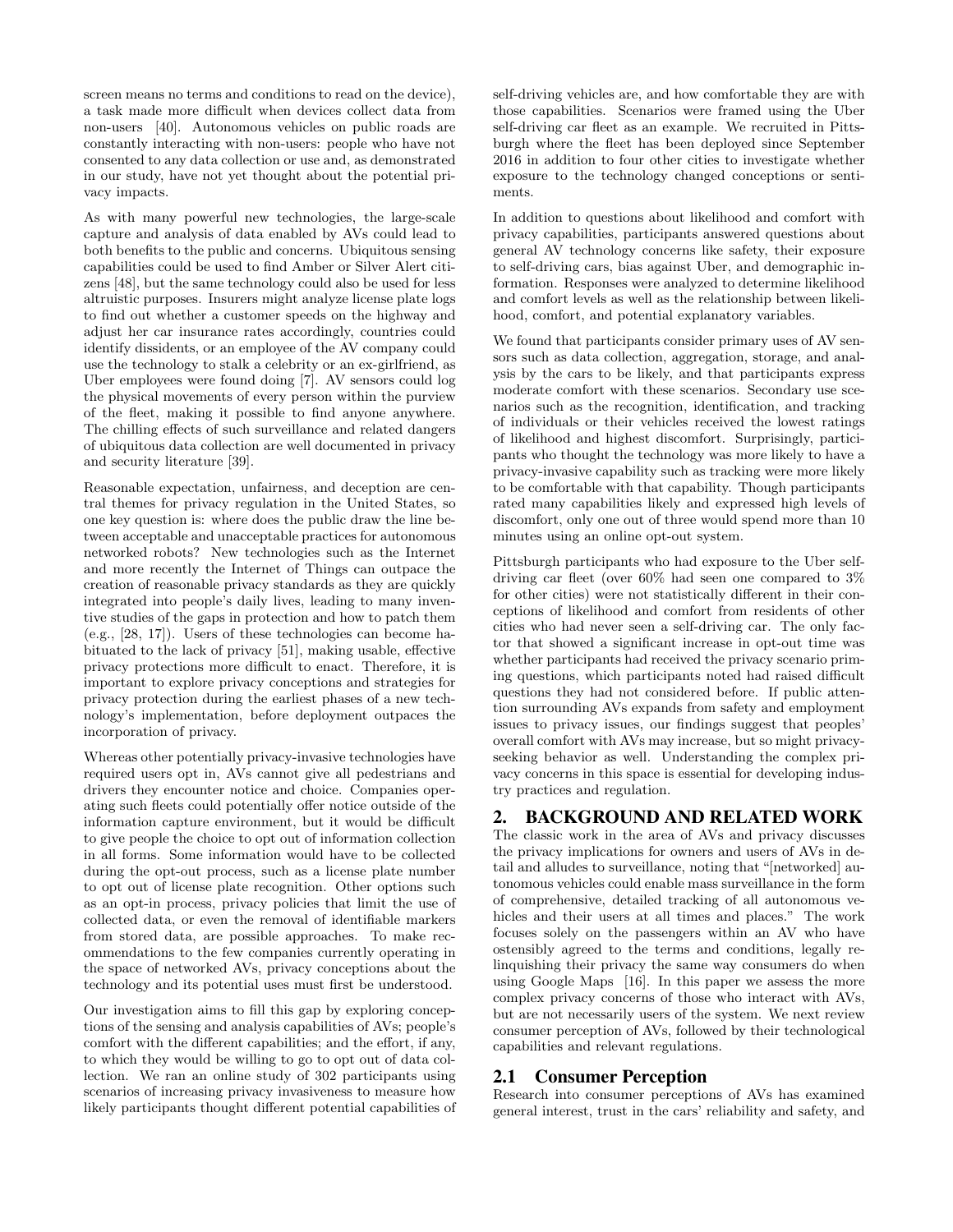consumer feelings about how self-driving cars could impact the job market. Our work is one of the few that focuses on consumer privacy concerns and preferences regarding selfdriving cars.

Consumer perception has been a popular area of discussion and research, given its potential impact on sales and market adoption. With AVs being deployed in test locations and viable plans to bring them to mass-market, studies have been conducted to gauge consumer interest. Schoettle and Sivak found that people are generally uninformed and had both high expectations about the benefits of autonomous vehicles and high levels of concern about riding in them. Additional concerns were changes to the job market, security against hacking, and data privacy concerns such as location and destination tracking [41]. This was one of the only studies of AVs that discussed data privacy, and it was not one of the central research questions.

In a Kelley Blue Book study (n>2000, weighted to census figures), 62% of participants did not want a world with solely AVs, with resistance decreasing with age [26], a trend corroborated by other studies of autonomy and age [1]. While these results shed insight into consumer preferences, this study was potentially biased by the extremity of its scenario, presenting a world with only autonomous cars to participants who likely live in an environment with only human-driven cars. This resistance to self-driving cars has been reinforced by other studies without extremity bias [10, 35].

Not all research studies have corroborated these findings. A survey (n=1517) run by AlixPartners found that threequarters of U.S. drivers would want a self-driving car during their daily commute [36], a much higher level of acceptance than other studies had found. AlixPartners claims that prior surveys injected bias by placing emphasis on worst-case scenarios and that theirs found a balance that mitigated this bias.

Existing studies focus on consumer perception within the context of AVs, rather than the general public who are impacted just by being in the vicinity of AVs. Very little work seeks to study public perception decoupled from the framing of eventual consumption of self-driving cars. One such study is the MIT Moral Machine. It presents scenarios that show moral dilemmas "where a driverless car must choose the lesser of two evils, such as killing two passengers or five pedestrians" [31]. That study concerns the potential impact on and comfort of those in close proximity to an AV, but focuses solely on ethical issues related to physical safety.

Another study by Sleeper et al. explored perceptions of and comfort with vehicle-based sensing and recording used for purposes such as automatic lane correction and adaptive braking and cruise control. That study used hypothetical scenarios to examine perceived comfort for people who indirectly interact with vehicle sensors, include bystanders and nearby drivers. The authors found that perceived comfort with vehicle sensors increased when the benefits of the vehicle sensing was clear, particularly when benefits were related to safety [42]. In contrast to that study, our study explores perceptions and comfort with networked autonomous vehicles capable of large-scale data collection and analysis.

The body of research exploring consumer perceptions of AVs does have a consensus in one area: there is reluctance among the public toward accepting self-driving cars and issues of trust need to be addressed [47]. The focus is on potential consumers, rather than the public; safety concerns, rather than privacy concerns; and on individual AVs rather than commercial fleets of networked vehicles. Our study hopes to fill these gaps in understanding, especially because deployment of a commercial fleet has preceded private ownership of fully autonomous vehicles.

# 2.2 Technological Capability

Autonomous vehicles require extensive data in order to operate effectively. Their sensors typically include: GPS for navigation; a wheel encoder for monitoring the movements of the car; radar on the front and rear bumpers for identifying traffic; a camera near the rear-view mirror for color identification; lane departure, read collision, and pedestrian alerts; and a spinning light detection and ranging (LiDAR) sensor on the roof used for generating a 3D map of the environment (Figure 1) [20, 38].

The cameras bring up the greatest privacy concerns, especially if captured information is aggregated and centrally stored. A conceptual analogy used by our pilot study participants is CCTV surveillance. Thirteen states forbid the use of CCTV surveillance and all states require proper notice [12]. There are two flaws in this comparison: (1) CCTV is intended for surveillance while the sensors on a car are intended for autonomous driving, and (2) unlike CCTV, which is confined to a set space, AVs could be on any public road at any time. A more apt analogy could be the dashboard camera or 'dash cam,' yet information collected by dash cams is unlikely to be stored and analyzed centrally. It is unclear whether comfort with either CCTV or dash cams would translate to comfort with information capture by commercial fleets of AVs.



Figure 1: LiDAR Point Detection Heatmap

We suspect spinning LiDAR is the most foreign piece of sensing technology on an AV, for most people. LiDAR can be used for detecting and tracking objects; however, it is currently unable to identify individual people [38]. LiDAR data can potentially be combined with other data sources for concerning uses such as identifying how many people are at a protest.

Technological solutions aimed at mitigating AV privacy risks are not common, perhaps due to the lack of data surrounding consumer privacy preferences. Martinez-Balleste et al. describe ways to incorporate privacy-enhancing technology into the "smart city" by introducing the notion of "citizen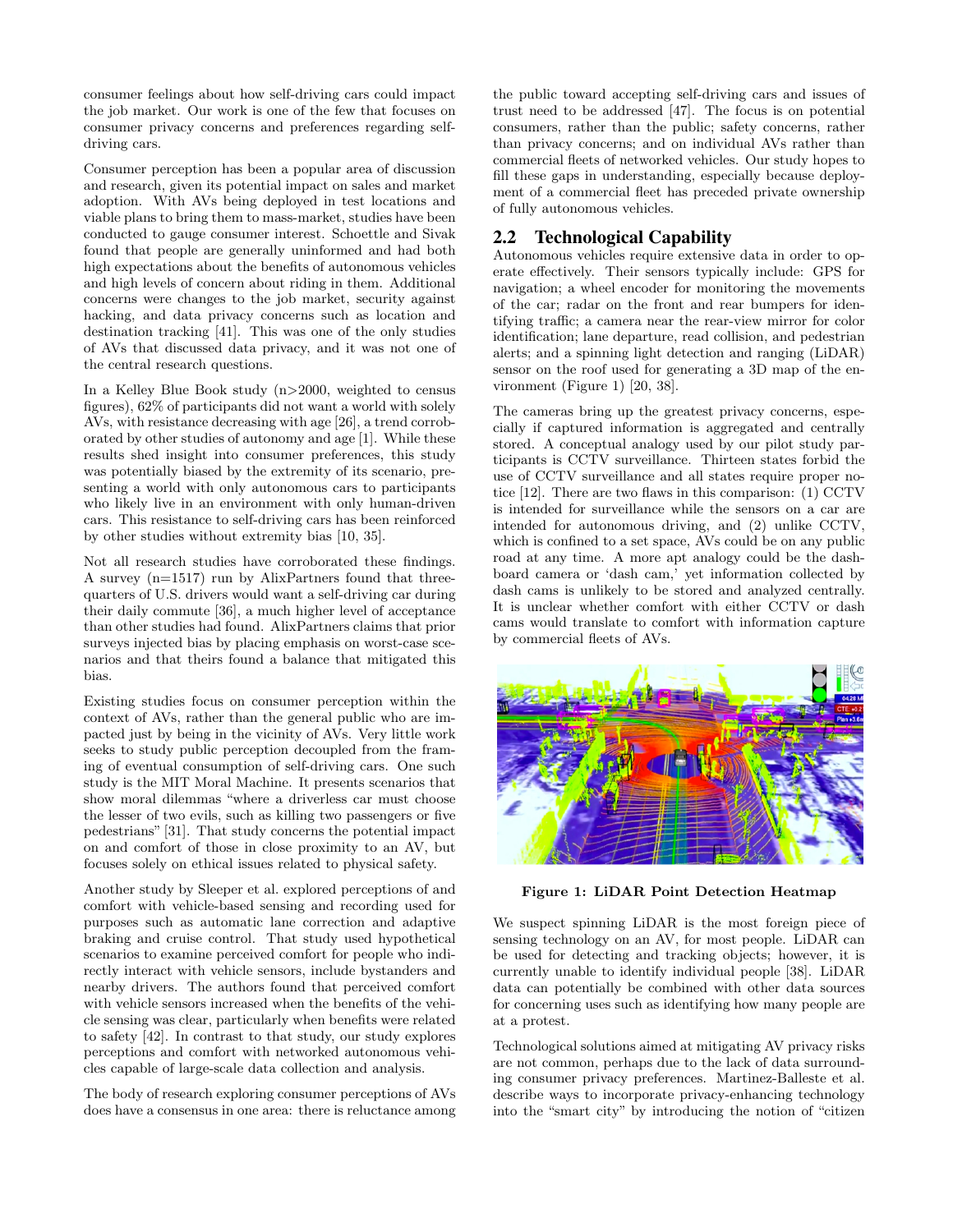privacy," explained as the right of privacy for entire communities [30]. The researchers provide models aimed toward technologies that collect vast amounts of data in large, public settings; these models can be used to inform analysis of the privacy implications for AVs which can be thought of as an element of a smart city.

Self-driving cars can be seen as a new privacy invasive technology capable of always-on monitoring during operation, yet no notice is currently provided about how captured data will be used. Through our work, we gauge what the public deems acceptable, in an effort to inform the industry about what practices their potential customers and government stakeholders could want.

# 2.3 Regulation

Despite the tendency of U.S. law to react slowly to technological advances, the federal government has been convening stakeholders and developing regulatory principles for AVs. While there has been much discussion, there has been little movement on formal federal regulations and legislation. The Government Accountability Office (GAO) analyzed ten auto companies with regard to their location-data services and found that each had moved towards recommended privacy practices [49]. A year after the GAO report, the Alliance of Automobile Manufacturers submitted a statement to the Federal Trade Commission (FTC) with a commitment from the member companies to uphold privacy principles, specifically the traditional Fair Information Privacy Practices (FIPPs) [3]. In 2016, a National Highway Traffic Safety Administration report reiterated existing privacy stances by the government, such as notice and choice, desire to encourage competition in the realm of privacy, and the need to secure data [50].

Recently, state policymakers have taken steps to address AV privacy concerns [18]. The State of California passed a law that requires manufacturers of AVs to provide written disclosure of what data is collected [44], prompting backlash from the automotive industry [15]. As of 2016, 20 states have introduced autonomous car regulation, and since 2012, 34 states and D.C. have considered autonomous car legislation [33]. Eleven of these states have passed legislation, with two states using executive orders to mandate policy. While the California law is generally cited by the media, Michigan was highlighted as the first state to pass comprehensive AV regulations [4]. The legislation focused less on privacy constraints and instead legalized self-driving ride-sharing services, allowing for truck platoons, autonomous cars without drivers, and testing and usage on public roads [4]. The only major restriction, which states like Georgia, Maryland, Illinois, and Tennessee, have also introduced, is that the deployment of autonomous vehicles on public property is limited to automakers, requiring companies like Uber, Lyft, and Google to work with automakers in order to deploy vehicles [5].

At the federal level there is no binding legislation that addresses the privacy concerns associated with AVs. The Center for Internet and Society at Stanford maintains a wiki with current legislative and regulatory actions in the space of cyber law [43]; as of March 2017, the only enacted legislation with reference to AVs is the Fixing America Surface Transportation (FAST) Act. This legislation only instructs the GAO to "assess the status of autonomous transportation technology policy developed by U.S. public entities" [24]. Interestingly, the only other federal bill listed was the Autonomous Vehicle Privacy Protection Act of 2015. Unfortunately, this bill is still in committee deliberations by the House Transportation and Infrastructure Subcommittee on Highways and Transits [25]. The bill is not yet fully developed, only stating that the GAO needs to provide a public report assessing the ability of the Department of Transportation to address autonomous vehicle issues like consumer privacy—almost the same provision as in the FAST Act [25].

The closest regulations to data collection by the many sensors and cameras on an AV are those for dash cams. Legal authors Stitilis and Laurinaitis recognize that privacy is a huge concern with dash cams and hold that the benefits do not necessarily outweigh the harms. They relate back to the traditional view of privacy as the right to be left alone and cite EU laws that guarantee the right to privacy. Even with simple dash cam footage, it is difficult to balance priorities cams are difficult to ban and people in public spaces do not have a reasonable expectation of privacy [45]. Deleting dash cam footage can be considered evidence tampering, which raises the question of if self-driving cars record information, would retention be necessary for legal compliance [23]? Despite the lack of uniform regulations, dash cams appear to have more privacy regulations than AVs at the state level, where some states prohibit recording when the owner is not driving and prohibit using them to surreptitiously record audio while being hidden from plain sight [23]. Publication of the collected data involves separate regulation and public perception, though cases generally involve simple uses such as determining the cause of an accident [21].

Another precedent regarding pedestrian privacy is the controversy surrounding Google Street View. The Street View technology was met with substantial scrutiny, with accusations about failing to properly blur faces and collecting excessive data, such as Wi-Fi signals [46]. Despite its use in public spaces the use of automated technology to collect data about people and their behaviors prompted considerable anxiety and response from the company [11].

Greenblatt asserts that the law has not prepared for the emergence of self-driving cars and will not be ready [19]. Given the deployment of AVs and lack of federal legislation, along with a mixed response from the states, Greenblatt appears to be right. Much like the rest of the Internet of Things, technology has outpaced the law, which, especially in the realm of privacy and security, has led to deficiencies that have damaged consumer trust in IoT devices [14]. If AVs follow the same direction as IoT devices have, the trust the public has in self-driving cars could be damaged by a major privacy or security breach—hampering the adoption of the technology and potentially inviting unwanted regulation. Our work hopes to provide the industry with guidance for crafting privacy protections that build trust rather than break it.

Journalists have investigated the extent of data collection and tracking features in high-tech cars, with mixed results. Articles have speculated car companies collect more than they say [6]. Companies are quick to respond, but often do not assuage privacy concerns or disclose data collection pro-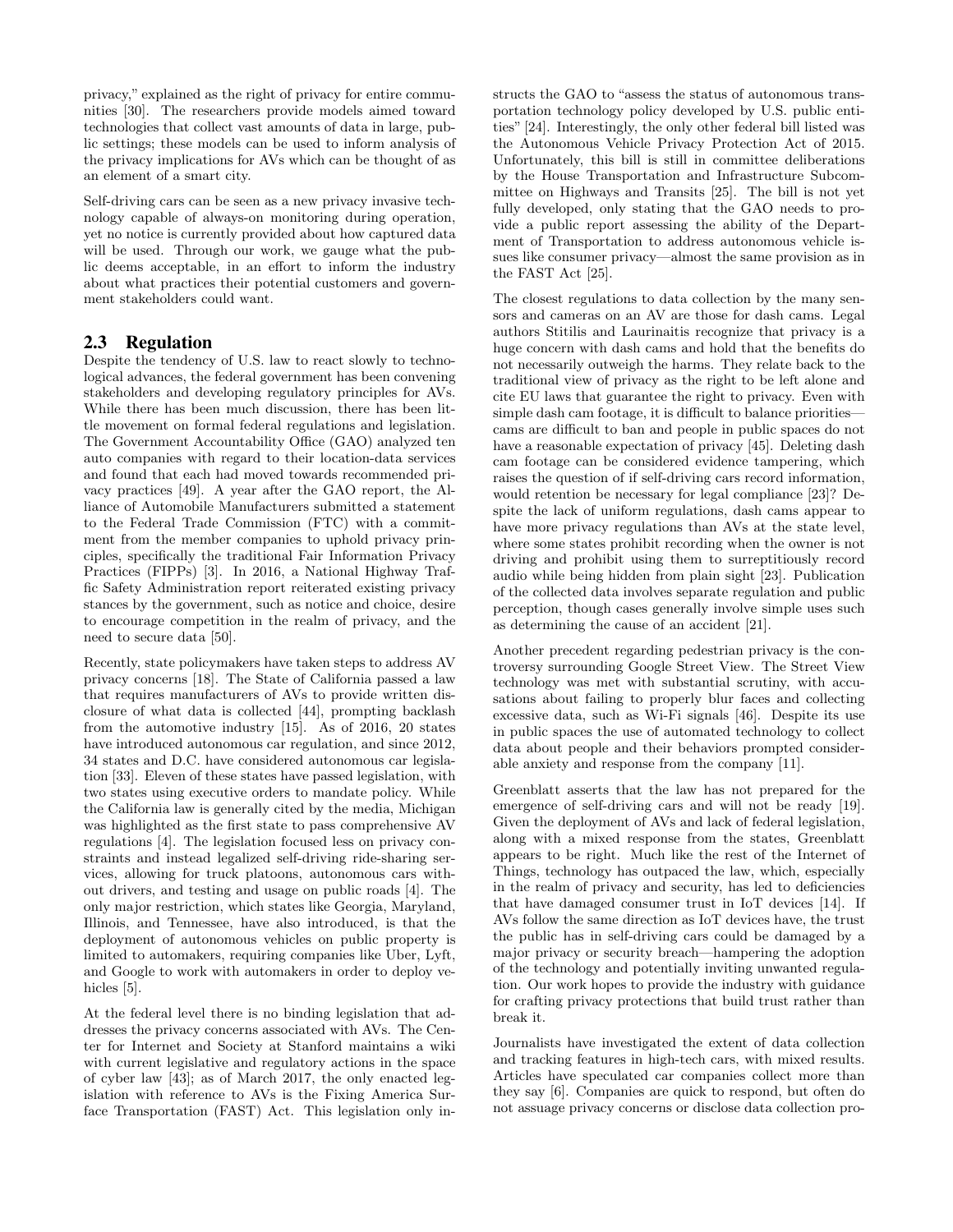

Figure 2: Privacy Scenarios

cedures [32, 22]. Policies enacted by ride-sharing companies have become the standard for the industry, a self-regulatory approach that currently defines most of U.S. privacy law [22]. Automotive data collection, in AVs or otherwise, presents a new set of privacy challenges for the industry. Companies such as BMW "[have] been inundated with requests from advertisers and technology companies to get their hands on vehicle data" [37]. The potential uses of and inferences from vehicle data by advertisers are extensive, even more so for AVs which necessarily collect a greater amount of data.

There are few legal protections for pedestrians and drivers against the capture and use of images taken by AVs. Even when their images are taken without their knowledge and consent, the current legal protection of tort law is limited when the likenesses of pedestrians are captured in photographs in a public environment, such as a city street [23].

# 3. METHODOLOGY

Our work seeks to understand public perceptions surrounding autonomous vehicles from a privacy standpoint, focusing on potentially privacy invasive capabilities of commercial AV fleets. We designed an online survey to explore people's conceptions of the sensing and analysis capabilities of selfdriving vehicles; their comfort with the different capabilities; and the effort, if any, to which they would be willing to go to opt out of data collection.

# 3.1 Survey Questionnaire

As the first study explicitly investigating privacy conceptions surrounding networked fleets of AVs, an exploratory survey was chosen as the research method with the goal of identifying what consumers think is reasonable for AVs to do.

Participants were asked to focus on a fleet of self-driving cars operated by a single company that shares information with each other as well as the company, rather than single individually owned cars which have different capabilities and associated concerns. Only sensors on the outside of the car were to be considered, not any within the vehicle or any corresponding mobile application, to limit unknown effects. As a quality check, participants chose either "Yes, I understand" or "No, I did not read the short text" to move on to the next section.

The survey structure split participants into two groups to control for the priming effect of privacy questions. The Primed group received the set of scenario questions represented visually in Figure 2 to investigate conceptions of the

sensing and analysis capabilities of self-driving vehicles (Specific Likelihood questions, Q16-25) as well as a set to gauge comfort level with the technological capabilities (Specific Comfort questions, Q5-15). The Unprimed group skipped these two sections and began with a set of General Comfort questions (Q26-35), which are represented visually in Figure 3. Two scenarios in this set concerned privacy. Eight other scenarios were included to both obfuscate the privacy questions and to facilitate comparison of discomfort due to privacy reasons with discomfort due to other aspects of the technology (e.g. safety or job market concerns). Both the Primed group and Unprimed group answered the General Comfort questions, the latter responding after answering the two specific question sets.

All scenario questions were piloted iteratively and discussed with pilot participants, who fell into one of four groups: non-technical, university students, security and/or privacy students, and robotics students. Pilots with the latter two groups developed the content and validity of scenarios to accurately fit the technology and accomplish research goals. Additional pilots were done to increase understanding of the scenarios. A small-scale pilot  $(n=41)$  using online recruiting was run to gather preliminary data, then final minor edits were made using data from these responses.

# *Specific Likelihood Questions*

Participants were asked to answer questions about their conceptions of the current technological capabilities of AV fleets. These questions were designed to identify what people thought AV fleets were already doing. Participants rated different scenarios on a five point Likert scale from "Strongly Disagree" to "Strongly Agree." The scenarios began with those we assessed as least privacy invasive (i.e. image capture) and increased in invasiveness to scenarios involving recognition, identification, and tracking of people and vehicles. To help participants understand complex privacy concepts, examples were provided using the context of the Uber self-driving car fleet. Scenarios and examples can be found in Appendix A Q5-15 and are demonstrated visually in Figure 2.

# *Specific Comfort Questions*

After the likelihood questions, participants in the Primed group indicated their comfort level with the same technological capabilities on a five point Likert scale from "Very Uncomfortable" to "Very Comfortable." While the Specific Likelihood questions measured what participants thought was realistically occurring, the Specific Comfort questions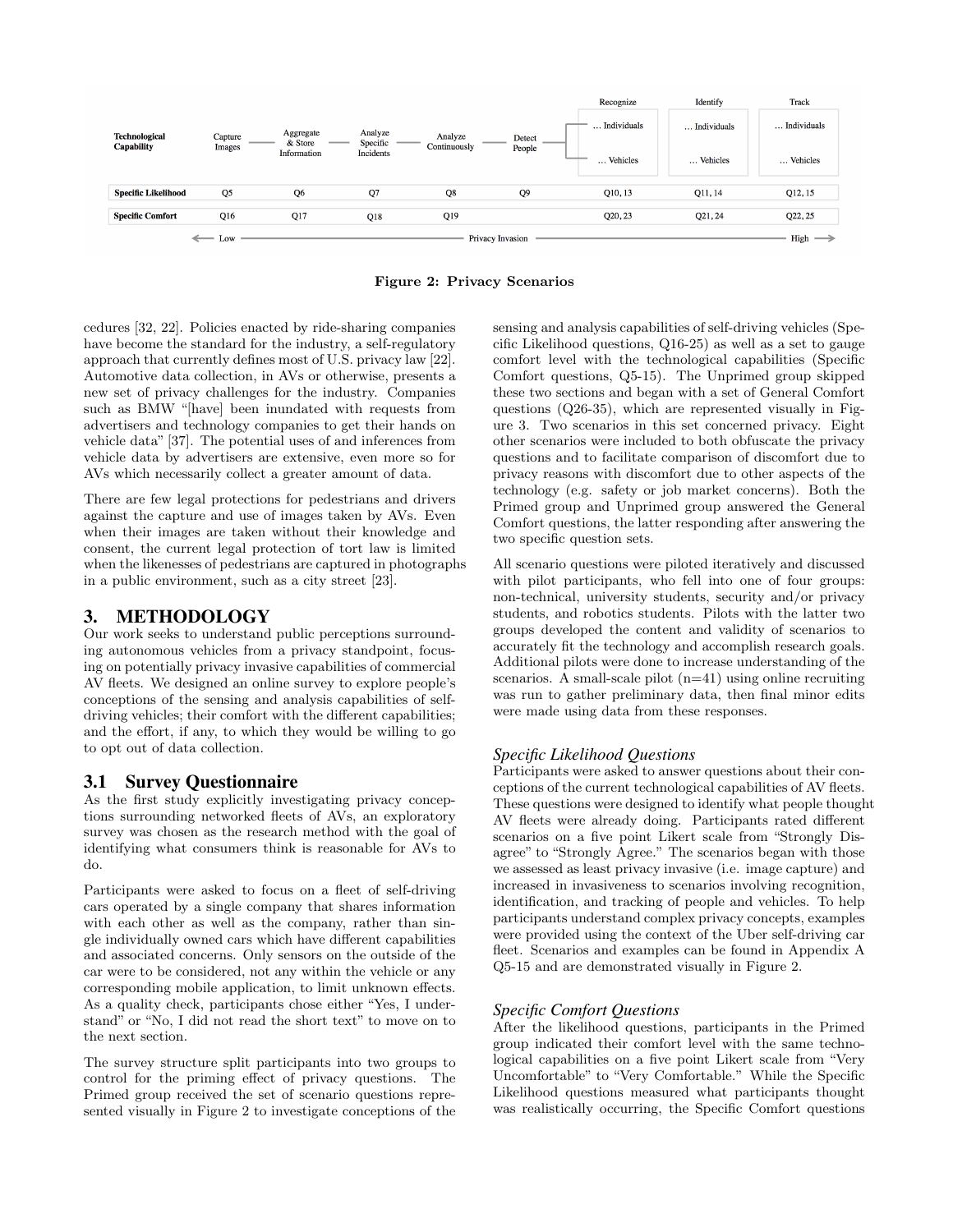

Figure 3: General Scenarios

asked participants how comfortable they would be if the technological capability was realized. By using the same capability scenarios, the relationship between conceptions of likelihood and comfort could be explored, as well as the difference in comfort at different levels of technological capability. Explanatory examples for these questions encouraged participants to imagine the technological capability in an every-day scenario and can be found in Appendix A Q16- 25.

#### *General Comfort with Self-Driving Cars*

The General Comfort questions (Q26-34) covered general concerns with AVs identified by Schoettle and Sivak [41], including walking and driving near AVs, changes in the job market, and legal liability in an accident (Figure 3). Within the General Comfort set were two privacy questions (Q32- 33), one concerning image capture and the other concerning aggregation and analysis of captured images. Using this set of scenarios, the effect of being primed with the likelihood and comfort scenarios could be measured for both general comfort with fleets of AVs and privacy concerns.

#### *Quantification of Effort to Opt-out*

The scenario-based questions measured conceptions and attitudes about AV technology, not behavior. To investigate whether discomfort would lead to action, we asked the following question:

Q36. Suppose the company operating the fleet of self-driving cars has implemented a system so pedestrians and drivers can opt out of data collection by the cars. By going through their online system, people can have images of them blurred so their identity is protected and they cannot be tracked. How many minutes would you spend in the system to successfully opt out?

Response options were grouped into five-minute buckets for times between one and thirty minutes with options for "0 minutes" and "More than 30 minutes."

#### *Exposure and Bias*

We investigated the effects of using Uber as the example for our study, fearing that Uber as an example would bias results due to the many news stories circulating about the company during data collection and their strong effect on public opinion [7]. However, feedback from pilot participants indicated that even if Uber had not been used as the example, many participants would have still used the Uber

self-driving car fleet as a mental model. Using Uber consistently kept some participants from using it as a mental model when others did not, which made the biasing effects easier to detect and measure. Additionally, using AVs that were already deployed in public spaces and familiar to many of our participants' made it more likely that they would be able to accurately envision and have developed opinions about the scenarios that we cover in our survey.

To measure the bias created by the use of Uber as an example, we asked participants to express their agreement with five statements on a five point Likert scale from "Strongly Disagree" to "Strongly Agree." The questions (Q36-40) assessed topics such as whether they would have answered the questions differently if Uber had not been used as an example. In addition to the bias questions, exposure to the technology and interaction with Uber were measured (Q45). Exposure questions included whether participants had read an article about Uber self-driving cars or ridden in one; interaction questions included whether participants used the Uber app or had protested against Uber.

#### *Participant Characteristics*

To further understand participants and the role characteristics play in their conceptions of networked AVs, demographic information was collected including gender, age, educational experience, and industry. Technical experience and general privacy attitudes were also recorded, the latter using the IUIPC question framework [29]. Email addresses were only collected to distribute compensation.

#### 3.2 Recruitment

Participants were recruited from five cities of similar size and demographics: Pittsburgh, PA; Cleveland, OH; Cincinnati, OH; Rochester, NY; and Buffalo, NY. Participants were recruited in all five cities using local Craigslist ads and posts on city-specific Reddit forums. Posters were also used to recruit in six major central neighborhoods of Pittsburgh. Multiple methods were used to avoid bias from any one type of respondent and participants outside the specified cities were disqualified. Tracking of recruitment method was done via unique survey links. Participants who finished the survey could choose to give their email address to be entered into a random drawing for one of six \$50 Amazon Gift Cards. The survey was run for two weeks beginning February 16 and closing March 3, 2017.

#### 3.3 Analysis

We performed hypothesis tests to understand the relationship between participants' perceptions of likelihood and comfort with AV technological capabilities. We test the correla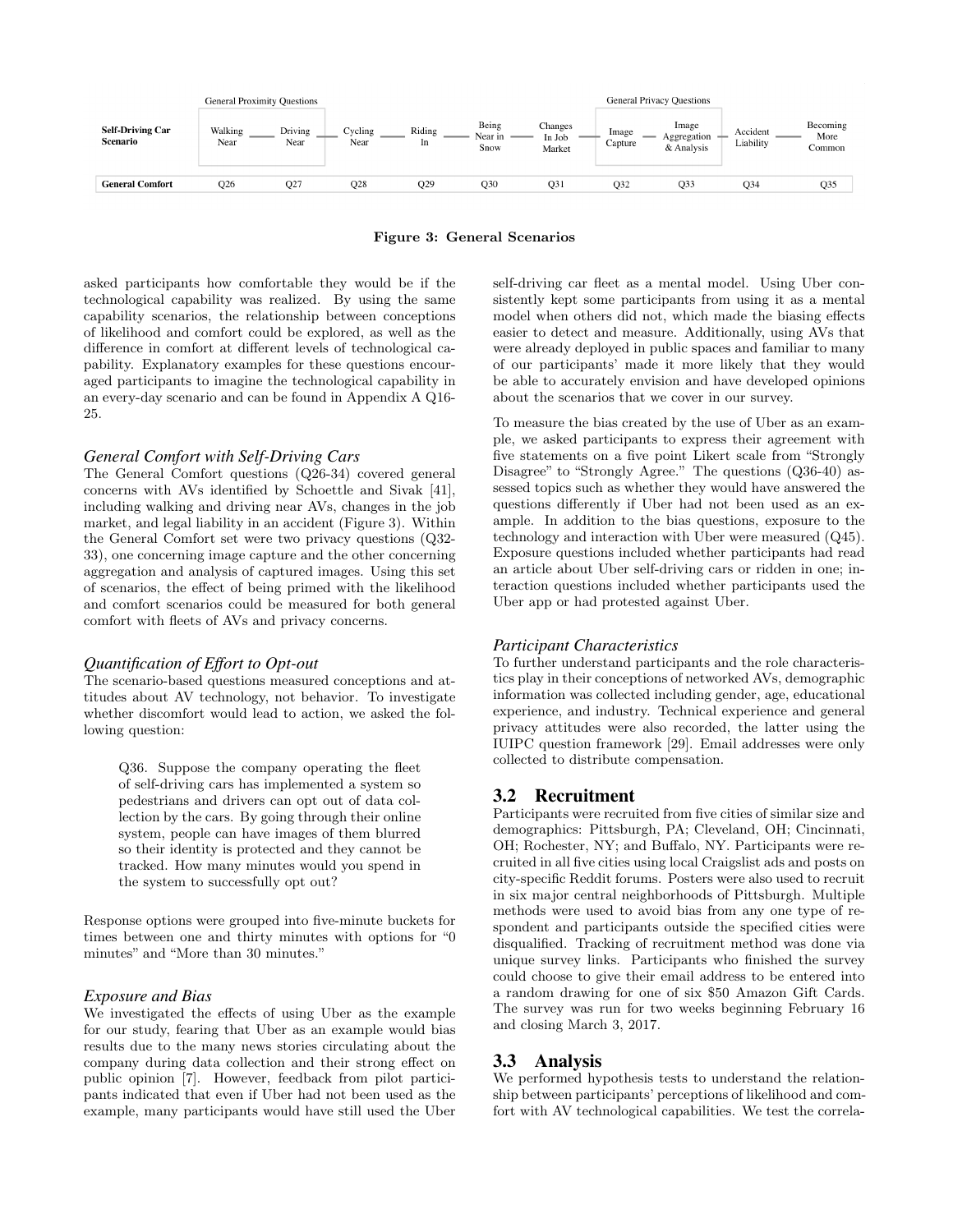tion between participants' perceived likelihood and comfort with specific self-driving car capabilities using Spearman's  $\rho$ . To understand whether perceived likelihood ratings differed between person- and vehicle-specific capabilities, as well as how these ratings differed between different groups of participants, we binned likelihood ratings into {likely, very likely} and {very unlikely, unlikely, neither likely nor unlikely} and use Fisher's exact test. Comfort ratings were similarly tested using {uncomfortable, very uncomfortable} and {very uncomfortable, uncomfortable, neither uncomfortable nor comfortable} bins. In addition, we tested whether participants' specified opt-out minutes differed between participant segments using the Mann-Whitney  $U$  test.

All hypothesis tests used a significance level of  $\alpha = 0.05$ . For general self-driving comfort ratings, opt-out minutes, and comfort with specific AV capabilities, we performed exploratory testing with respect to many variables. To account for this, we applied the Holm-Bonferonni method within each family of tests and report corrected p-values.

### 4. RESULTS

Of the 312 survey responses, 248 gave complete responses and ten were excluded. Participants were excluded for failing the attention-check question (two participants), entering a location outside the scope of the study (one), or because they were Uber employees (seven). These last were excluded due to concerns about the lack of generalizability from their data to other populations. Additionally, multiple Uber employees seemed to be taking the survey only to see what the questions were, as they chose the neutral option for every Likert question and did not enter an email address for the gift card raffle.

Our sample was slightly skewed by the recruitment methods. Over half of participants (55%) were recruited via Reddit, which led to the sample being more male, technically experienced, and younger than the general population, due to the demographics of Reddit users [9]. Of the participants who answered demographic questions, 61% identified as male. The average age was 34 years, ranging from 18 to 79, and 24% were majoring in or had a degree or job in computer science, computer engineering, information technology, or a related field. The sample was more well-educated than the population with 13 with professional or doctoral degrees (5%), 45 with masters degrees (18%), 108 with bachelors degrees (43%), 16 with an associates degree, 49 with some college experience (19%), and 21 participants who had no college experience (8%). Based on the IUIPC privacy questions, the overwhelming majority of participants had strong beliefs concerning their own privacy. It should be noted though, that these questions were given at the end of the survey which had already raised many privacy concerns and could have increased participants' privacy sentiments.

Participants were randomly assigned to either the Primed or Unprimed group. The Primed group had 158 (52%) participants and the Unprimed group had 144 (48%). Of the five recruitment locations, the largest sample came from Pittsburgh (200, 68%), followed by Cleveland (63, 21%).

### 4.1 Exposure and Bias

Participants indicated their experience with Uber's AV technology in the survey by checking any of the fourteen statements that applied to them, seen in Figure 4. Statements



Figure 4: Participant exposure to Uber and selfdriving cars (SDC).

covered not only exposure to self-driving cars, but also exposure to ride sharing technology, attitudes towards selfdriving cars, attitudes towards Uber, behaviors indicative of negative opinions of Uber, and employment status by Uber or another ride-sharing service. Participants who selfidentified as Uber employees (excluding drivers) are included in Figure 4 but were excluded from all other analyses; there were seven Uber employees in the study including four who had ridden as "safety drivers" in Uber self-driving cars.

Participants recruited from Pittsburgh had higher rates of exposure to ride sharing and self-driving technology in all areas. Notably, 78% of Pittsburgh participants and 42% of non-Pittsburgh participants had read an article, viewed a program, or learned online about Uber self-driving vehicles, indicating a high level of exposure to information about Uber's AV technology prior to this study. Seven percent of Pittsburgh participants had already ridden in a self-driving car and 64% had seen one as a pedestrian, compared to <1% and 3% of non-Pittsburgh participants, respectively. These results suggest that Pittsburgh residents generally have high exposure to the technology itself while residents of cities without the Uber self-driving car fleet have little to no exposure, though there may be some response bias where Pittsburghers with greater exposure were more likely to take our survey.

Negative attitudes towards Uber and associated behaviors were also prevalent in our sample, which we tested because of the many public controversies associated with the company. Twenty-three percent of all participants disagreed with actions Uber had taken and 10% had deleted the Uber mobile app. Three participants  $\left\langle \langle 1\% \rangle \right\rangle$  had participated in protests against Uber. Most importantly, due to biases or preconceived notions, 14% of participants agreed and 3% strongly agreed that if Uber had not been used as an example they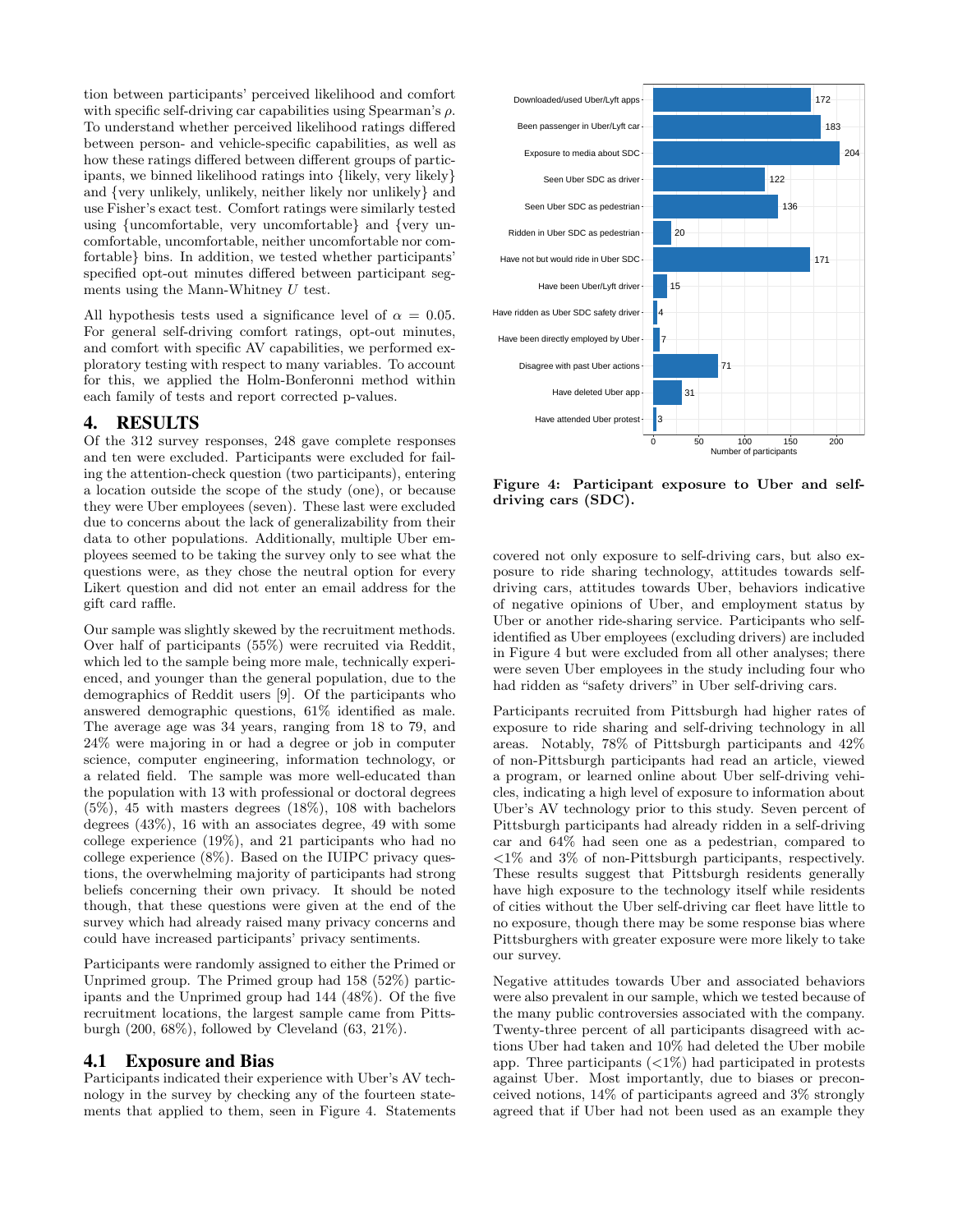would have answered the survey questions differently. Furthermore, 18% would trust another self-driving car company over Uber to have their best interests in mind, indicating that some of the distrust is company-related, not directly related to AV technology.

Since Uber is the most visible company currently operating networked fleets of autonomous robots in public spaces and despite its controversies, it was logical to use Uber as an example in scenarios. We decided that the ecological validity and use of a single mental model outweighed incurred bias. As one participant added in the free-text response, "I would have automatically used Uber in my own mind as an example." If some participants had used Uber as their mental model, while others used Google or Tesla, interpretation of our results would be more difficult. Consistent use of Uber as an example standardized the context for all participants and allowed us to ask participants about a technology that was already deployed in their city or cities like theirs.

# 4.2 Conceptions of Technological Capabilities

The trend in ratings of likelihood was inversely related to how privacy invasive the Specific Likelihood Question was, as ranked by researchers and shown in Figure 5.

Participants overwhelmingly rated basic capabilities such as image capture and aggregated storage as likely to be occurring, 87% and 91% respectively. Detection of humans was rated as likely by a similar proportion, at 88%. Under the assumption that images were already captured and stored, 94% of participants thought analysis for specific incidents, such as traffic accidents, was likely and 88% thought it was likely information was analyzed continuously for general tasks such as navigation. These are primary uses that directly impact the function of AVs. We found a clear division in ratings of capability between primary and secondary uses, where secondary uses are uses not necessary for the primary function of the AV. The secondary uses we explored are identification, recognition, and tracking of individuals and vehicles. Participants found primary uses to be highly likely, yet no more than half of participants rated each secondary use scenario as likely. Likelihood ratings for secondary uses are summarized in Table 1. Notably, the scenario that received the lowest likelihood rating by participants was also one of the most privacy invasive as ranked by coauthors: identification of individuals at 22%.

Overall there was a clear delineation in ratings of likelihood between primary and secondary use scenarios. Due to lack of information about the capabilities Uber self-driving cars actually have, only two scenarios are known to be occurring: image capture and detection of people. Almost 9 out of 10 participants accurately thought these verifiable scenarios were likely, as expected. A substantial minority of participants, no fewer than 1 out of 5, believed that even the most privacy invasive scenarios were likely to be occurring. While most participants held that primary uses were likely and secondary uses were not, many thought that the AV technology was being used to the extent of its capability in extremely privacy invasive ways, such as identifying pedestrians.

### 4.3 Comfort and Privacy Preferences

Discomfort level with each of the Specific Comfort ques-

| Scenario       | Individuals | Vehicles  |
|----------------|-------------|-----------|
| Recognition    | $38\%$ (53) | 46\% (64) |
| Identification | $22\%$ (31) | 28% (38)  |
| Tracking       | 42\% (58)   | 34% (47)  |

Table 1: Perceived likelihood of secondary use scenarios. The percentage (count) of participants that saw a scenario as likely or very likely are shown.

tions (Q16-25) was quantified using the proportion of participants who chose "Uncomfortable" or "Very Uncomfortable." Participants were generally more comfortable with primary uses than with secondary uses. Discomfort was lowest for the least privacy invasive scenario (image capture, 16%) and highest for one of the most privacy invasive scenarios (tracking of vehicles, 85%). Generally high levels of discomfort were seen with: image storage (42%), analysis of specific incidents (36%), and continuous analysis (43%). The example used for the incident analysis scenario was Uber reviewing images captured of an accident, which could have explained why the associated discomfort was lower; as P95 noted in her free response, "If I have an accident with a driverless car, the recording is something useful, but that in my opinion should be the only reason the recordings/information should be released." Participants could have viewed this scenario as similar to dash cameras, which have known benefits and accepted norms of behavior. Of the secondary use scenarios, more than half of participants were uncomfortable with every scenario except vehicle recognition  $(43\%)$ , which was notably also the scenario rated most likely.

Comfort levels tended to decrease as questions increased in privacy invasiveness. The proportion of participants uncomfortable with aggregated storage was statistically significantly greater than with just image collection (Fisher's Exact Test,  $42\%$  vs.  $15\%$ ,  $p<0.001$ ). For secondary use scenarios—recognition, identification, and tracking—participants were more comfortable with recognition than identification or tracking. In particular, participants expressed higher discomfort with tracking of vehicles than identification of vehicles  $(85\% \text{ vs. } 71\%, \text{ p=0.040})$  and higher discomfort with identification than recognition for both vehicles and individuals (71% vs. 43% for vehicles, 76% vs. 54% for individuals, p<0.002 for both). Notably, we did not observe statistically significant differences in comfort between continuous analysis and analysis of specific events (43% vs. 36%) nor between identification and tracking of individuals (both 76%). We also did not observe statistically significant differences in comfort for the three secondary use scenarios between individuals and vehicles.

### *4.3.1 Relationship Between Likelihood and Comfort*

We also investigated whether rating a given capability scenario as likely was correlated with comfort with that same scenario. We found that there was a statistically significant positive correlation between likelihood and comfort ratings for identification (Spearman's  $\rho=0.28$ , p=0.001) and tracking ( $\rho$ =0.17, p=0.049) of individuals; and recognition  $(\rho=0.19, p=0.028)$ , identification  $(\rho=0.30, p<0.001)$ , and tracking  $(\rho=0.22, p=0.019)$  of cars. Likelihood and comfort ratings correlated most strongly for secondary use scenarios involving identification.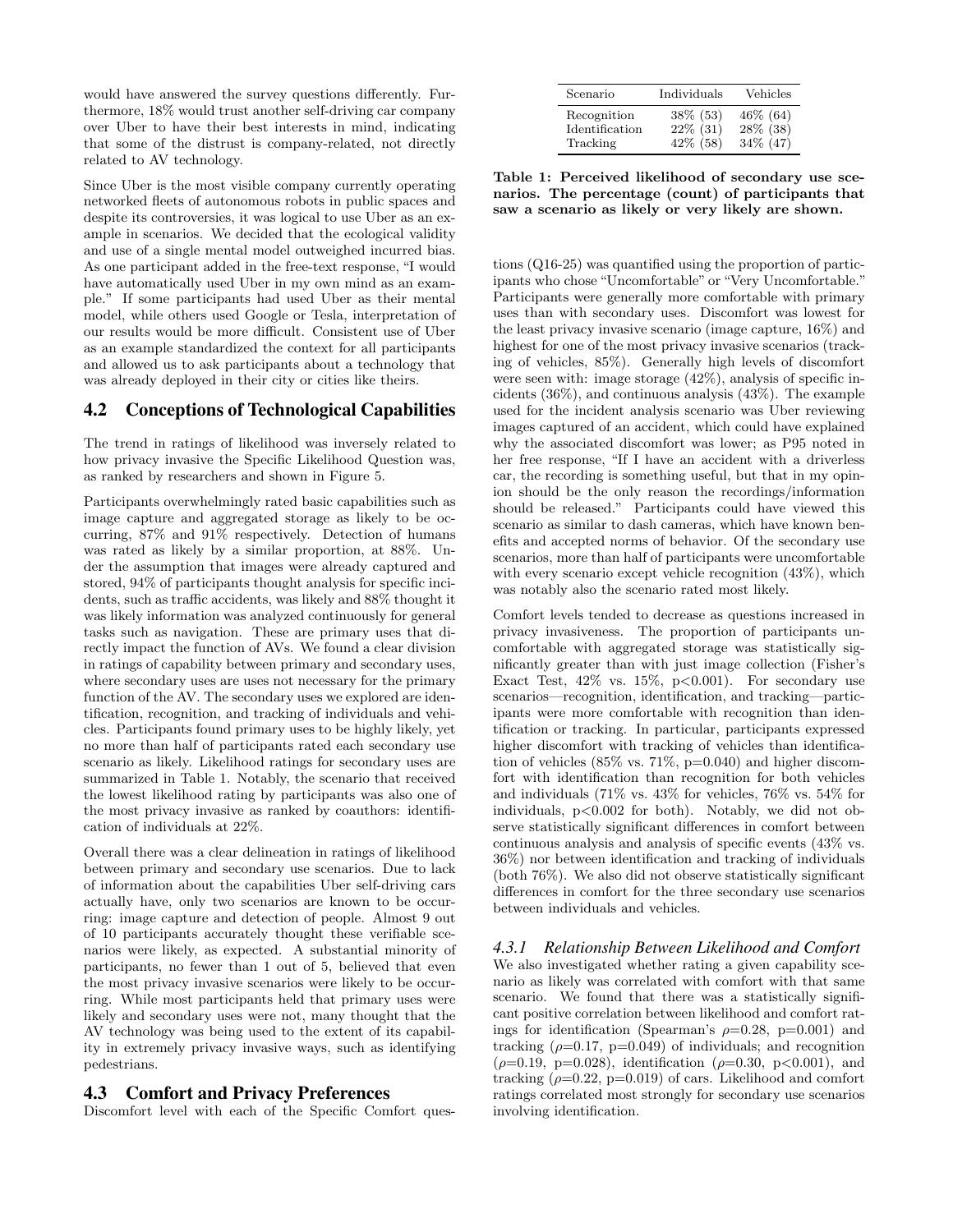

Figure 5: Likelihood ratings.

Figure 6: Comfort ratings.

| Scenario                   | Overall     | PGH         | $Non-PGH$   |
|----------------------------|-------------|-------------|-------------|
| Capture images             | $16\%$ (20) | $14\%$ (13) | $19\%$ (7)  |
| Aggregate and store info   | 42\% (54)   | 43\% (40)   | $38\%$ (14) |
| Analyze specific incidents | $36\%$ (46) | $36\%$ (33) | 35\% (13)   |
| Analyze continuously       | 43\% (55)   | 39% (36)    | $51\%$ (19) |
| Recognize individuals      | 54\% (70)   | 57\% (52)   | 49\% (18)   |
| Identify individuals       | 76% (98)    | 75% (69)    | 78% (29)    |
| Track individuals          | 76\% (98)   | 78% (72)    | 70% (26)    |
| Recognize vehicles         | 43\% (56)   | 46\% (42)   | $38\%$ (14) |
| Identify vehicles          | 71% (92)    | 68% (63)    | 78% (29)    |
| Track vehicles             | 85\% (95)   | 84\% (67)   | 88\% (28)   |

Table 2: Discomfort with technological capabilities in different scenarios, overall and by whether participants lived in Pittsburgh. The percentage (count) of participants that were uncomfortable or very uncomfortable with a scenario are shown.

Based on Cohen's guidelines we can interpret the strength of these observed relationships between likelihood and comfort ratings [8]. We observed moderate and near-moderate positive correlations between likelihood and comfort for vehicle identification and individual identification, respectively. Among participants that thought vehicle identification was likely, 59% were uncomfortable with this capability. In contrast, among those that thought vehicle identification was not likely, 76% were uncomfortable.

For the remaining scenarios, we observed small to moderate effect sizes (from  $\rho = 0.17$  for individual tracking, to  $\rho$  $= 0.22$  for vehicle tracking). In all cases the direction of the correlation is positive; increased likelihood ratings were associated with increased comfort ratings.

We were surprised to find positive correlations between likelihood conceptions and comfort. Participants were more comfortable with a capability if they thought it was likely happening. It was expected that participants who thought a particular capability was already occurring would be more uncomfortable with it because they would feel more pressing concern with a technology that is already in use. Instead the opposite was observed, with higher ratings of likelihood related to higher levels of comfort.

### *4.3.2 Other Factors Related to Comfort*

A number of additional factors were tested for effect on

discomfort. Rather than use the Specific Comfort questions presented only to the Primed group, this analysis used the General Comfort questions shown to all participants as the measure of comfort with self-driving cars. In this exploratory analysis the intention was to uncover variables that could explain what made participants more or less comfortable with basic privacy invasive capabilities of AVs, namely image capture and analysis (Figure 3, Q32-33).

To obfuscate and compare these privacy questions, other concerns with AVs were also measured. Four scenarios in the General Comfort questions (Figure 3, Q26-35) concerned discomfort with proximity to a self-driving car: walking near (24% expressed discomfort), driving near (25%), cycling near  $(49\%)$ , and being near one in the snow  $(61\%)$ . Other causes of discomfort identified by Schoettle and Sivak's large-sample survey [41] were also explored. Forty-four percent of participants were uncomfortable with changes in the job market due to self-driving cars and 72% were uncomfortable with legal liability resulting from an accident with a self-driving car. We also asked one general question about how comfortable participants felt about self-driving cars becoming more common, to which 30% indicated discomfort.

The privacy scenarios (Q32-33) in the General Comfort questions made more participants feel uncomfortable than any other scenario: 85% were uncomfortable with image capture of people and license plates, and 77% were uncomfortable with that data being aggregated and analyzed. It was surprising that more participants felt uncomfortable with image capture than data aggregation and analysis, but a possible explanation is that participants are more uncomfortable with the fact that data is collected than potential uses of those data. Participants in pilot studies had difficulty articulating negative outcomes from image analysis, which could also explain the observations.

Using the Mann-Whitney  $U$  test, the following variables were investigated for a difference in discomfort: priming with privacy scenarios, Pittsburgh residence, gender, technical experience, and bias against Uber. As an example, we tested whether comfort with image capture statistically significantly differed between Pittsburgh and non-Pittsburgh participants. The Kruskal-Wallis test was used to compare discomfort between overall conceptions of likelihood and age range. Overall conceptions of likelihood were quantified as a numerical score (0-11) representing the number of scenar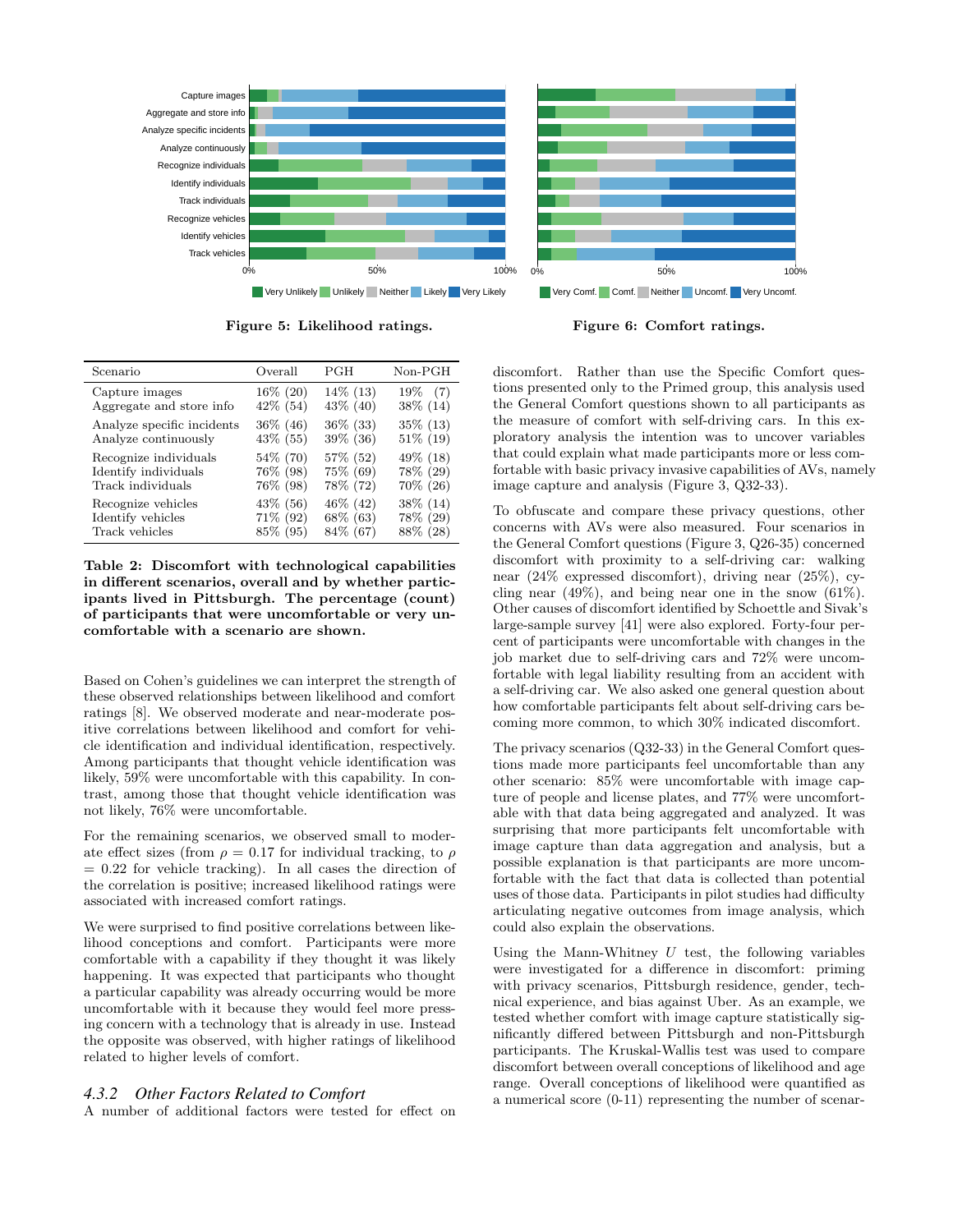ios from the Specific Likelihood questions a participant had found likely. Surprisingly, none of the explanatory variables we explored had a statistically significant impact on discomfort.

To determine if these variables did not explain differences in privacy comfort, or if they did not explain any difference in comfort, the same tests were run on comfort with proximity to self-driving cars and comfort with these cars becoming more common in general. Discomfort with proximity as a driver and proximity as a pedestrian were quantified for each participant as whether they were uncomfortable with both, one, or neither of the scenarios (0-2).

We found statistically significant differences in discomfort with proximity to self-driving cars between participants with different discomfort levels for the Specific Comfort scenarios (Kruskal-Wallis,  $\chi^2(10) = 42.28$ , p<0.001). Similarly, we found statistically significant differences in discomfort with self-driving car technology becoming more common between discomfort levels with specific scenarios  $(\chi^2(10) = 35.32,$ p<0.001). In both cases, however, we did not observe a clear trend relating discomfort (with proximity or with the technology becoming more common) and overall discomfort with specific scenarios.

Whether participants had technical experience explained statistically significant differences in comfort with self-driving car technology becoming more common in general (Mann-Whitney  $U = 4506.5$ , p=0.049). Technical experience studying or employed in computer science, computer engineering, information technology, or related—was related to increased comfort with the technology becoming more common (technical: 17% uncomfortable, non-technical: 34% uncomfortable), but it did not explain comfort with either privacy-related scenario (image capture or analysis).

The survey did not ask participants why they were uncomfortable with any specific scenario, so it is possible that the reason participants expressed discomfort with proximity is in fact because of privacy invasion and not for safety reasons. In this case having higher concern with proximity could be explained by discomfort with the sensors, not the possibility of being endangered, which is not corroborated by the dominance of safety in public discourse surrounding the technology. It is also possible that the lack of statistical significance for the two privacy questions within the General Comfort questions set could be due to a high baseline discomfort level.

### *4.3.3 Indications of Opt-Out Behavior*

The set of explanatory variables described in the previous section were investigated for their effect on how long participants were willing to spend in an online system in order to opt out of identifiable data collection. Nine percent of participants would not use the online system, 37% would spend 5 minutes or fewer, 22% would spend 6-10 minutes, 20% would spend 11-30 minutes, and 12% would spend more than half an hour. Priming with the specific scenario questions was the only variable for which we observed statistically significantly different opt-out times (Mann-Whitney  $U = 9847.5$ , p=0.022), with opt out times higher for the Primed group (primed median: 6-10 minutes, non-primed median: 1-5 minutes).

This difference can be partially explained by the open text responses participants chose to give at the end of the survey. Four thoughtful responses discussed the opt out question specifically, three of whom disagreed with the idea of opting out, arguing instead that people should opt in or simply not have identifiable information captured. These responses showed nuanced thought about the nature of the technology and privacy implications which another participant (P91) noted had "raised issues [she] had never even considered." The nature of the scenario questions given to the Primed group presented scenarios and privacy implications that pilot study participants said they had not thought of before the study. Simply posing questions about potential privacy invasive scenarios increased the amount of time participants would spend to mitigate such invasions. It also shows that when the public is made aware of potential privacy invasions without accurate information about actual data collection and use practices, there is an increase in privacy-seeking behavior.

### 5. DISCUSSION

This study explored a previously unknown space: technological and privacy perceptions surrounding networked AVs, specifically the Uber commercial fleet of self-driving vehicles. We identified what technological capabilities the public ascribed to fleets of self-driving cars, how comfortable they were with those capabilities, and the effort to which they would go to protect themselves from privacy invasion. What we found was a complex space where perceived likelihood correlated with higher comfort, attributes that we thought would predict attitude and behavior had no observed effect, and simply asking questions about potential privacy scenarios increased participants' predictions of the time they would spend to opt out. Nevertheless, findings gleaned from this study can be used to recommend industry strategy and practices to assuage discomfort, protect privacy, and increase acceptance of this new technology.

### 5.1 Limitations

Sampling and recruitment bias could have played a role in our results. Participants came only from mid-sized cities in the Midwestern and Mid-Eastern regions of the United States, which limits the generalizability to more urban or rural populations as well as other nations. This limitation was the result of a conscious design choice: we specifically wanted to focus on people who had experience with fleets of AVs, which meant recruiting in Pittsburgh; then to compare opinions of people who were significantly less exposed to self-driving vehicles, we chose cities geographically near and demographically similar to Pittsburgh so as to avoid additional confounds. Future studies should diversify to more urban and rural areas, as well as to other cultures. Comparisons between exposed and unexposed populations should be available soon, as Uber deploys fleets in cities like San Francisco and more rural areas such as Michigan [4].

Another limitation of this study is the format used to conduct it. An online survey allowed us to reach over 300 people and learn about their conceptions of AV technology, but it was limited in depth. Many variables that could explain comfort and inform policy are as of yet unidentified and unexplored. More in-depth research could also assess what costs and benefits people think can come from the surveillance capabilities of networked fleets of autonomous robots.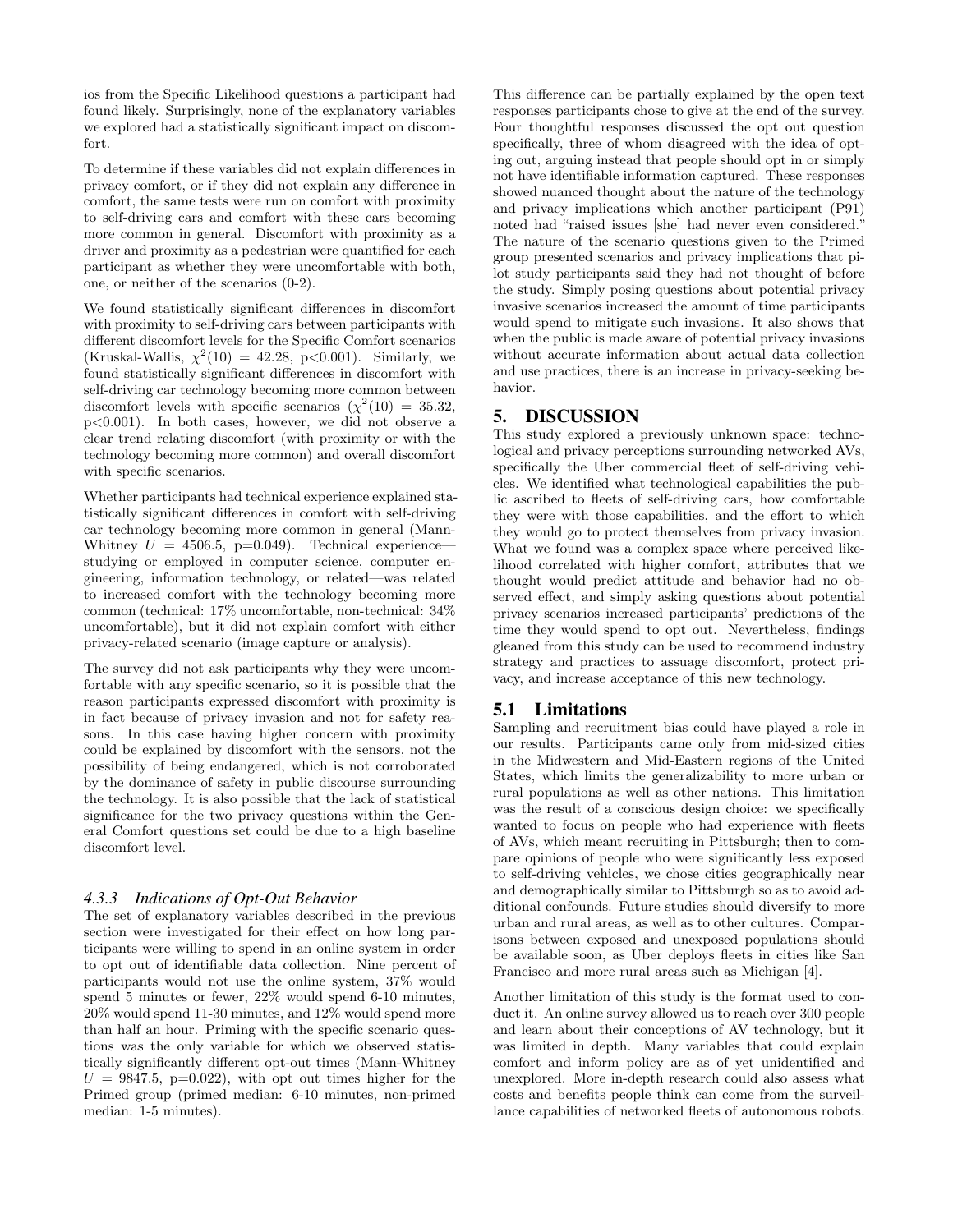# 5.2 Privacy Conceptions

Using the scenarios concerning technological capability (Figure 2) we learned what the public thinks self-driving cars currently do and how they feel about it. As expected, participants overwhelmingly (and correctly) believed that AVs have the capability to gather rich information about their environment and detect humans, as well as that AV fleets can perform off-line analyses of the collected information. The majority of participants generally thought secondary uses of collected information such as identification and tracking were not likely, though these scenarios still had a substantial minority of participants (22% to 46%) rating them as likely. As expected, comfort significantly decreased as scenarios became more invasive and a division was found between primary and secondary uses. Secondary uses were differentiated by participants in pilots and free-text responses by their degree of necessity and invasion: the invasion was often found to be needlessly 'too far', whereas primary uses could be rationalized.

Surprisingly, for the secondary use scenarios, rather than higher conceptions of likelihood correlating with higher discomfort, we observed the opposite. Participants who rated a potentially privacy-invasive scenario as likely were more likely to be comfortable with that scenario; this might be explained by learned helplessness or resignment to perceived inevitability. Learned helplessness is when in negative situations where an individual has no ability to change the circumstances, such as the invasion of privacy by autonomous vehicles, people increasingly accept the situation as a coping mechanism. With no power to change the environmental factors that cause a negative response, the negative response itself is changed [54].

Similarly, if participants had perceived the technological capability as not only likely, but as normal or inevitable, this could have led to increased comfort. These findings support the need for research and privacy enhancing technologies and policies early in the technology's life cycle. As people become resigned over time, the deployment of AV technology may outpace restrictions, as previously mentioned in reference to IoT technology, making it harder to integrate privacy protections.

### *Causes of Discomfort*

Though a participant's perceived likelihood of a particular scenario explained her comfort with that scenario, other expected explanatory variables did not. None of the explanatory variables tested explained any difference in comfort with AV image capture and analysis (Q32-33). In contrast, greater technical experience was associated with increased comfort with self-driving cars becoming more common in general. We expected that technical experience would have one of two potential effects: greater knowledge leading to a better understanding of potential negative impacts and consequences and hence more concern; or, alternatively, better understanding of the benefits and hence less concern. Support for the latter was found, but only for comfort with AV technology in general, not for comfort with privacy scenarios, where technical experience had no observable effect. A possible explanation is that comfort with AV technology in general is derived mainly from safety and employment concerns, rather than privacy concerns.

We expect that proximity concern is a combination of privacy concerns and safety concerns, with significantly greater weight given to safety than privacy based on the narrative of public discourse, open-text responses of participants, and the phrasing of the questions. In this case, privacy discomfort could be indicative of safety discomfort for other reasons, such as that they are both caused by an innate distrust of the technology. More nuanced exploration would be needed to answer these questions, perhaps via interview studies.

### *Time to Opt Out*

Though high levels of discomfort with the different technological capabilities were found, half of participants would spend only five or fewer minutes using an online system to opt out of identifiable data collection by commercial autonomous vehicles. The only factor that explained a difference in opt-out time was whether the participant had been primed with specific privacy scenarios. Presenting people with scenarios that suggested the possibility of privacy invasion made people predict that they would spend more effort mitigating the privacy invasion. No other variables, including exposure to self-driving cars or bias against Uber, explained a difference in time to opt out.

Should the public be exposed to questions regarding privacy invasive capabilities, there could be an increased move towards privacy-seeking behavior such as opting out or perhaps protesting. Research and media attention is currently focused on safety and employment, but more of our participants were uncomfortable with privacy invasive capabilities than with either of these popular concerns. Even participants in the Unprimed group, who did not see questions regarding recognition, identification, and tracking, were more likely to be uncomfortable with privacy scenarios than with proximity scenarios. If public attention were to shift towards the third ethical concern—privacy—findings in this study indicate that discussions would reveal great discomfort and the act of discussing such concerns could cause a change in behavior concerning commercial self-driving vehicles.

# 5.3 Recommendations for Industry Practice

One of the central questions investigated by this study was where the public draws the line on acceptable and unacceptable privacy practices by companies operating networked autonomous vehicles in public spaces. The sentiments of participants tended toward acceptance of technologies they thought were being implemented as necessary components, but toward discomfort with secondary analysis of information such as recognition, identification, and tracking of people or vehicles. Additionally, participants would overwhelmingly use a system to opt out of identifiable information capture, though some expressed that an opt-out tool is unsuited to the technology.

The synthesis of these findings shows that people, regardless of their exposure to AV technologies, are uncomfortable with privacy-invasive secondary uses and, to a lesser extent, with primary uses such as continuous analysis of data captured by networked AVs. The only secondary use that could potentially be considered useful and acceptable was recognition of vehicles, which participants rationalized could be useful for taking extra precautions against erratic drivers. With other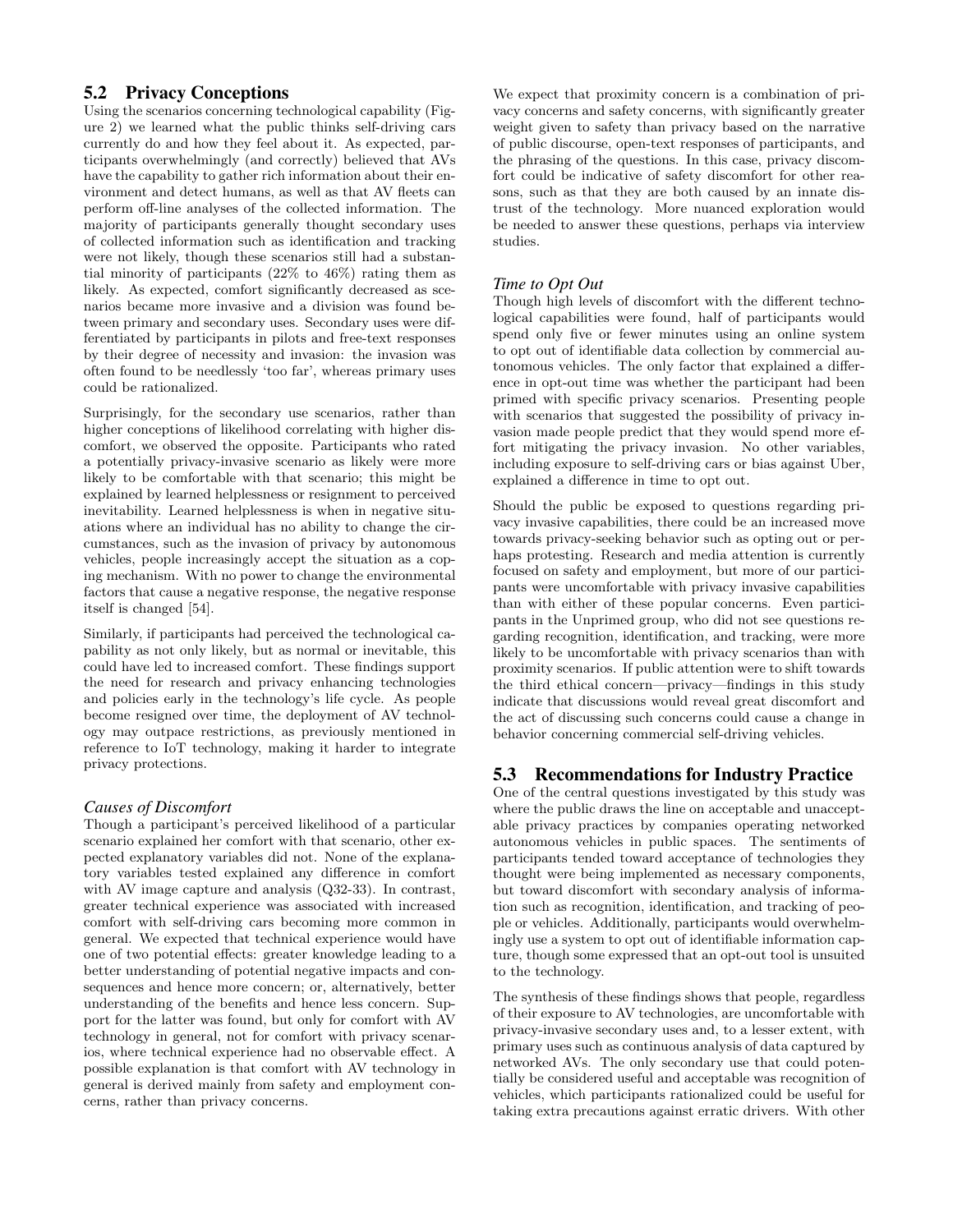new technologies, the argument can be made that if the privacy intrusions conflict with individuals' preferences, they need not use that technology; but with sophisticated sensors operating in public places people have no practical ability to avoid information capture. It is then necessary that companies operating such fleets of AVs and other robots like drones either implement industry self-regulation or be regulated to protect the public. Our findings suggest that such regulation should focus on secondary data uses, with which the public is overwhelmingly uncomfortable and would actively avoid if given the opportunity.

Currently this regulation could take three forms: industry self-regulation, federal regulation, or state and local restrictions. The Alliance of Automotive Manufacturers has jurisdiction due to the necessity of autonomous vehicle companies partnering with traditional automotive companies [5] and this organization is committed to the Fair Information Privacy Practices (FIPPs) [2]. All of the foundational necessities are in place, but this organization has not yet applied them directly to AVs, or in particular to concerns raised by their external sensors. Federal regulation could take multiple forms; traditionally roads and cars are under the jurisdiction of the National Highway Transportation Safety Administration [34], though the FTC frequently crosses into other jurisdictions to enact privacy regulation. Both agencies support notice and choice, the first two FIPPs. Local and state governments are interfacing directly with these AV companies already though, and do require knowledge of their practices before allowing them access to public roads. These cities and states could set precedent for broader practice by working with the companies to create practices that balance the need for information with citizens' privacy. The companies themselves could create or adapt other privacy enhancing technologies such as face and license plate blurring, such as that done by Google Maps cars [16].

Additionally, it is in the best interest of companies operating AV fleets to be more transparent about their data collection and use practices. While the public has not yet considered the privacy implications of AV technology the way it has safety implications, this study found that bringing up privacy concerns causes people to be less comfortable with being near and utilizing self-driving car technology and to express intentions of actively mitigating privacy invasion. Such attitudes could cause increased backlash not only from the public, which has already been vocal about reservations about safety and employment, but from the city and state governments that are currently debating whether to allow autonomous vehicles to operate within their jurisdictions.

Safety concerns can be rebutted with the argument that the new technology (AVs) is less concerning than the current environment (human drivers), but companies like Uber cannot argue that data capture by networked autonomous vehicles is less concerning than the current environment where there are no networked vehicles capable of city-scale surveillance. Standard arguments for the technology are more difficult to apply and companies have yet to make a case for—or provide public services that—demonstrate data collection is net positive for the populations of the cities they operate in.

# 6. CONCLUSION

Our study investigated the largely unexplored space of privacy concerns surrounding autonomous vehicles. We found that participants generally thought networked fleets of autonomous vehicles were collecting and analyzing data about them, and that more than 40% thought this technology was already being used to track people's movements. Scenarios such as tracking and identification caused overwhelming discomfort, while participants expressed moderate discomfort with primary uses of data such as continuous analysis for navigation. If a participant thought a particular capability was likely to be occurring, she was more comfortable with that capability, perhaps because she thought it was normal or because she was resigned to it.

Surprisingly, privacy concerns caused higher proportions of participants to express discomfort than either of the more common concerns—physical proximity or changes in the job market. These feelings of discomfort with privacy-invasive capabilities were not explained by any of the variables we examined, indicating that attitudes were either too nuanced for detection by this study, were resistant to the effects of other variables, or were explained by unexplored additional factors. Interestingly, the amount of time participants predicted they would spend on privacy-protective behaviors was not as resistant: simply asking priming questions about autonomous vehicle capabilities increased participants' predictions of how long they would spend in an online system to opt out of identifiable data collection. Future studies can further investigate the relationship between priming, attitudes, and behaviors, and increase the understanding of privacy concern in this technological context.

Autonomous vehicle technology is set to become increasingly prevalent in the next decade and permanently alter daily life for millions of people [27]. Privacy research early in the development life cycle of this unique technology can be used to shape industry practices and regulation before intentional or unintentional privacy invasions become a part of the technology. It is important to investigate privacy implications of networked autonomous vehicles before deployment outpaces understanding of potential ramifications. We recommend policies differentiate between primary and secondary uses of sensor data, restricting secondary uses to preserve public privacy.

### 7. ACKNOWLEDGMENTS

This work was supported in part with a gift from Google. The authors would like to thank Matthew Bajzek and Aki Hitomi for help with early versions of this work.

# 8. REFERENCES

[1] H. Abraham, C. Lee, S. Brady, C. Fitzgerald, B. Mehler, B. Reimer, and J. F. Coughlin. Autonomous vehicles, trust, and driving alternatives: A survey of consumer preferences. Technical report, Massachusetts Institute of Technology, Cambridge, MA, 2016. http://agelab.mit.edu/files/publications/2016\_ 6\_Autonomous\_Vehicles\_Consumer\_Preferences.pdf. Accessed March 2017. [2] Alliance of Automobile Manufacturers. Automotive privacy, 2017.

https://autoalliance.org/connectedcars/automotive-privacy-2/.

[3] Alliance of Automotive Manufacturers Inc. Letter to FTC, 2014. https://autoalliance.org/connected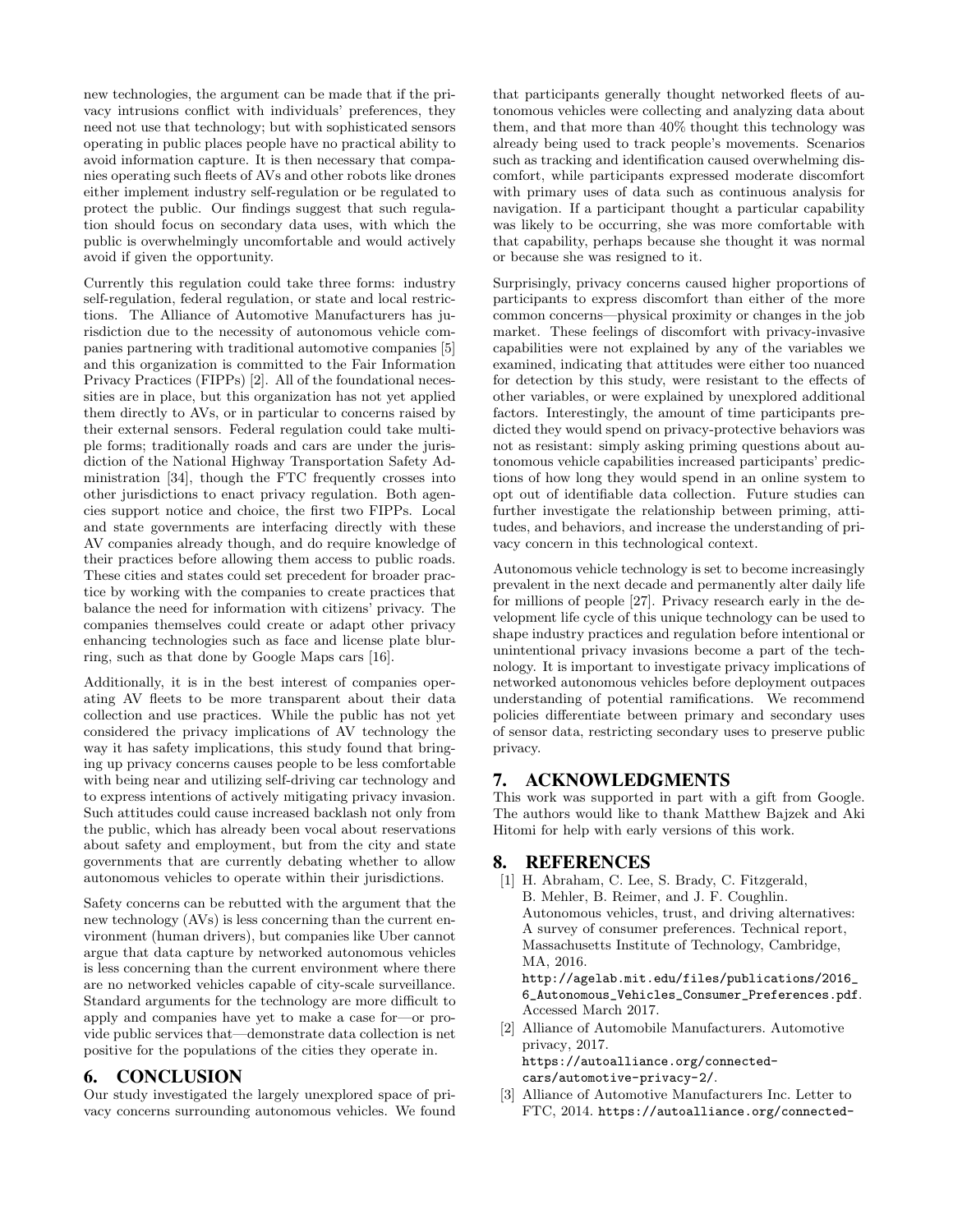cars/automotive-privacy-2/letter-to-ftc/. Accessed October 2016.

- [4] J. Bhuiyan. Michigan just became the first state to pass comprehensive self-driving regulations. Recode, Dec. 2016. https: //www.recode.net/2016/12/9/13890080/michigandot-self-driving-cars-laws-automakers. Accessed March 2017.
- [5] J. Bhuiyan. A series of U.S. state laws could prevent Uber or Google from operating self-driving cars. Recode, Feb. 2017. http://www.recode.net/2017/2/25/14738966/selfdriving-laws-states-gm-car-makers. Accessed March 2017.
- [6] J. M. Broder. That Tesla data: What it says and what it doesn't. The New York Times, 2013. http: //wheels.blogs.nytimes.com/2013/02/14/thattesla-data-what-it-says-and-what-it-doesnt. Accessed October 2016.
- [7] B. Carson. Uber's unraveling: The stunning, 2 week string of blows that has upended the world's most valuable startup. Business Insider, Mar 2017. http://www.businessinsider.com/uber-scandalrecap-2017-3.
- [8] J. Cohen. Statistical Power Analysis for the Behavioral Sciences. L. Erlbaum Associates, 1988.
- [9] M. Duggan and A. Smith. 6% of online adults are Reddit users. Pew Internet & American Life Project, 2013. http://www.pewinternet.org/2013/07/03/6 of-online-adults-are-reddit-users/.
- [10] Ernst & Young. Autonomous vehicles: How much do we need?, 2016. http: //www.ey.com/gl/en/industries/automotive/eyautonomous-vehicles-how-much-human-do-we-need. Accessed March 2017.
- [11] A. Eustace. WiFi data collection: An update, 2010. https://googleblog.blogspot.com/2010/05/wifidata-collection-update.html.
- [12] R. Fogel. CCTV and video surveillance laws in US, Dec. 2011. http://www.smartsign.com/blog/cctv-laws-in-us/. Accessed March 2017.
- [13] R. E. Freeman. Strategic management: A stakeholder approach. Cambridge University Press, 2010.
- [14] FTC Staff Report. Internet of Things privacy & security in a connected world. Technical report, The Federal Trade Commission, Jan. 2015. https://www.ftc.gov/system/files/documents/ reports/federal-trade-commission-staff-reportnovember-2013-workshop-entitled-internetthings-privacy/150127iotrpt.pdf. Accessed March 2017.
- [15] M. Geuss. Automakers balk at California's proposed self-driving car rules. Ars Technica, Oct. 2016. http://arstechnica.com/cars/2016/10/ automakers-balk-at-californias-proposed-selfdriving-car-rules/. Accessed October 2016.
- [16] D. J. Glancy. Privacy in autonomous vehicles. Santa Clara L. Rev., 52:1171, 2012.
- [17] J. Gluck, F. Schaub, A. Friedman, H. Habib, N. Sadeh, L. F. Cranor, and Y. Agarwal. How short is too short? Implications of length and framing on the

effectiveness of privacy notices. In Twelfth Symposium on Usable Privacy and Security (SOUPS 2016), pages 321–340, Denver, CO, 2016. USENIX Association.

- [18] E. Goodman. Self-driving cars: Overlooking data privacy is a car crash waiting to happen. The Guardian, Aug. 2016. https://www.theguardian. com/technology/2016/jun/08/self-driving-carlegislation-drones-data-security. Accessed October 2016.
- [19] N. Greenblatt. Self-driving cars will be ready before our laws are. IEEE Spectrum, Jan. 2016. http://spectrum.ieee.org/transportation/ advanced-cars/selfdriving-cars-will-be-readybefore-our-laws-are. Accessed March 2017.
- [20] E. Guizzo. How Google's self-driving car works. *IEEE* Spectrum, Oct. 2011. http://spectrum.ieee.org/automaton/robotics/ artificial-intelligence/how-google-selfdriving-car-works. Accessed March 2017.
- [21] C. J. Junior, S. Muse, and C. Jung. Crowd analysis using computer vision techniques. IEEE Signal Processing Magazine, 27(5):66–67, 2010. http://ieeexplore.ieee.org/document/5562657/. Accessed October 2016.
- [22] A. LaFrance. Driverless-car makers on privacy: Just trust us. The Atlantic, Mar. 2016. http://www.theatlantic.com/technology/archive/ 2016/03/self-driving-car-makers-on-privacyjust-trust-us/474903/. Accessed October 2016.
- [23] S. Lehto. The surprising legal ramifications of having a dashcam in your car. Road  $\mathcal C$  Track, Jan. 2017. http://www.roadandtrack.com/car-culture/ a32124/the-surprising-legal-ramifications-ofhaving-a-dash-cam-in-your-car/. Accessed March 2017.
- [24] Library of Congress. H.R 22 FAST Act, Dec. 2015. https://www.congress.gov/bill/114thcongress/house-bill/22. Accessed March 2017.
- [25] Library of Congress. H.R 3876 Autonomous Vehicle Privacy Protection Act of 2015, Nov. 2015. https://www.congress.gov/bill/114thcongress/house-bill/3876. Accessed March 2017.
- [26] T. Lien. Consumers aren't as excited as the auto industry about self-driving cars. Los Angeles Times, 2016. http://www.latimes.com/business/technology/lafi-tn-kbb-self-driving-car-survey-20160927-
- snap-story.html. Accessed March 2017. [27] T. Litman. Autonomous vehicle implementation predictions. Victoria Transport Policy Institute, 28,
- 2014. http://www.vtpi.org/avip.pdf.
- [28] B. Liu, M. S. Andersen, F. Schaub, H. Almuhimedi, S. A. Zhang, N. Sadeh, Y. Agarwal, and A. Acquisti. Follow my recommendations: A personalized privacy assistant for mobile app permissions. In Twelfth Symposium on Usable Privacy and Security (SOUPS 2016), pages 27–41, Denver, CO, 2016. USENIX Association.
- [29] N. K. Malhotra, S. S. Kim, and J. Agarwal. Internet users' information privacy concerns (IUIPC): The construct, the scale, and a causal model. Information systems research, 15(4):336–355, 2004.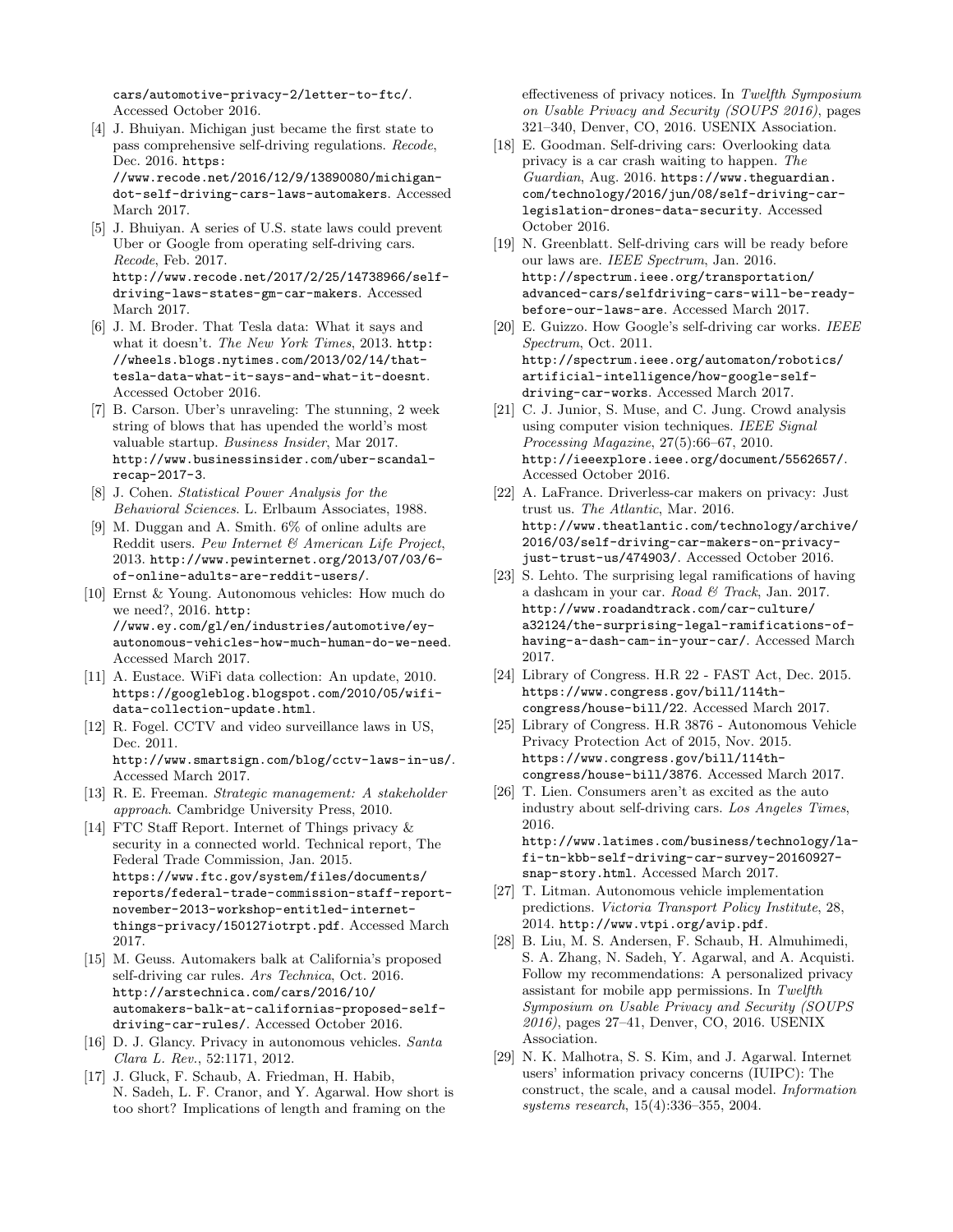- [30] A. Martinez-Balleste, P. Perez-martinez, and A. Solanas. The pursuit of citizens' privacy: A privacy-aware smart city is possible. IEEE Communications Magazine, 51(6):136–141, 2013. http://ieeexplore.ieee.org/document/6525606/. Accessed October 2016.
- [31] Massachusetts Institute of Technology. MIT Moral Machine, July 2016. http://moralmachine.mit.edu. Accessed March 2017.
- [32] E. Musk. A most peculiar test drive, 2013. https: //www.tesla.com/blog/most-peculiar-test-drive. Accessed October 2016.
- [33] National Conference of State Legislature. Autonomous vehicles - self-driving vehicles enacted legislation, Feb. 2017. http://www.ncsl.org/research/ transportation/autonomous-vehicles-selfdriving-vehicles-enacted-legislation.aspx. Accessed March 2017.
- [34] National Highway Traffic Safety Administration. Laws administered by NHTSA, 2017. https://www.nhtsa.gov/lawsregulations/statutory-authorities.
- [35] K. Naughton. Billions are being invested in a robot that Americans don't want. Bloomberg, May 2016. https://www.bloomberg.com/news/articles/2016- 05-04/billions-are-being-invested-in-a-robotthat-americans-don-t-want. Accessed March 2017.
- [36] K. Naughton. Three-quarters of U.S. drivers say they'd cede wheel to robot. Bloomberg, June 2016. https://www.bloomberg.com/news/articles/2016- 06-30/three-quarters-of-u-s-drivers-say-theyd-cede-wheel-to-robot. Accessed March 2017.
- [37] C. Neiger. Advertisers are begging car companies for your data. The Motley Fool, Jan. 2015. http://www.fool.com/investing/general/2015/01/ 25/advertisers-are-begging-car-companies-foryour-dat.aspx. Accessed October 2016.
- [38] J. Petit. Self-driving and connected cars: Fooling sensors and tracking drivers, 2015. https://www.blackhat.com/docs/eu-15/materials/ eu-15-Petit-Self-Driving-And-Connected-Cars-Fooling-Sensors-And-Tracking-Drivers.pdf. Accessed March 2017.
- [39] N. M. Richards. The dangers of surveillance. Harvard Law Review, 126(7):1934–1965, 2013.
- [40] F. Schaub, R. Balebako, A. L. Durity, and L. F. Cranor. A design space for effective privacy notices. In Eleventh Symposium On Usable Privacy and Security (SOUPS 2015), pages 1–17, Ottawa, 2015. USENIX Association.
- [41] B. Schoettle and M. Sivak. A survey of public opinion about autonomous and self-driving vehicles in the US, the UK, and Australia. 2014.
- [42] M. Sleeper, S. Schnorf, B. Kemler, and S. Consolvo. Attitudes toward vehicle-based sensing and recording. In Proceedings of the 2015 ACM International Joint Conference on Pervasive and Ubiquitous Computing, UbiComp '15, pages 1017–1028, New York, NY, USA, 2015. ACM.
- [43] Stanford Center for Internet and Society. Automated driving: Legislative and regulatory action. http://cyberlaw.stanford.edu/wiki/index.php/.

Last Updated Feb. 2015. Accessed March 2017.

- [44] State of California. Autonomous vehicles in California, 2016. https://www.dmv.ca.gov/portal/dmv/detail/ vr/autonomous/bkgd. Accessed October 2016.
- [45] D. Stitilis and M. Laurinaitis. Legal regulation of the use of dashboard cameras: Aspects of privacy protection. Computer Law and Security Review, 32(4):316–326, Apr. 2016. http://www.sciencedirect.com/science/article/ pii/S0267364916300267. Accessed October 2016.
- [46] D. Streitfeld. Google concedes that drive-by prying violated privacy. The New York Times, Mar. 2013. http://www.nytimes.com/2013/03/13/technology/ google-pays-fine-over-street-view-privacybreach.html. Accessed October 2016.
- [47] C. Tennant, S. Howard, B. Franks, and M. Bauer. Autonomous vehicles: Negotiating a place on the road. Technical report, London School of Economics, 2016. http://www.lse.ac.uk/websitearchive/newsAndMedia/PDF/AVs-negociating-aplace-on-the-road-1110.pdf. Accessed March 2017.
- [48] M. J. Thomas. Combining facial recognition, automatic license plate readers and closed-circuit television to create an interstate identification system for wanted subjects. PhD thesis, Monterey, California: Naval Postgraduate School, 2015.
- [49] United States Government Accountability Office. In-car location-based services, Dec. 2013. http://www.gao.gov/assets/660/659509.pdf. Accessed October 2016.
- [50] U.S. Department of Transportation National Highway Traffic Safety Administration. Federated automated vehicles policy, 2016. http://www.nhtsa.gov/nhtsa/av/index.html. Accessed October 2016.
- [51] Y. Wang, P. G. Leon, A. Acquisti, L. F. Cranor, A. Forget, and N. Sadeh. A field trial of privacy nudges for Facebook. In Proceedings of the 32nd annual ACM conference on Human factors in computing systems, pages 2367–2376. ACM, 2014.
- [52] Wilson and Mitchell. Beyond Uber, Volvo and Ford: Other automakers' plans for self-driving vehicles. Los Angeles Times, Aug 2016. http://www.latimes.com/business/autos/la-fiautomakers-self-driving-20160819-snaphtmlstory.html.
- [53] M. Wisniewski. Driverless cars could improve safety, but impact on jobs, transit questioned. Chicago Tribune, Jul. 2016. http: //www.chicagotribune.com/news/ct-driverlesscars-getting-around-20160703-story.html.
- [54] C. B. Wortman and J. W. Brehm. Responses to uncontrollable outcomes: An integration of reactance theory and the learned helplessness model. Advances in experimental social psychology, 8:277–336, 1975.

# APPENDIX

- A. SURVEY
- 1. What city do you live in?
- $\bigcap$  Pittsburgh, PA
- Rochester, NY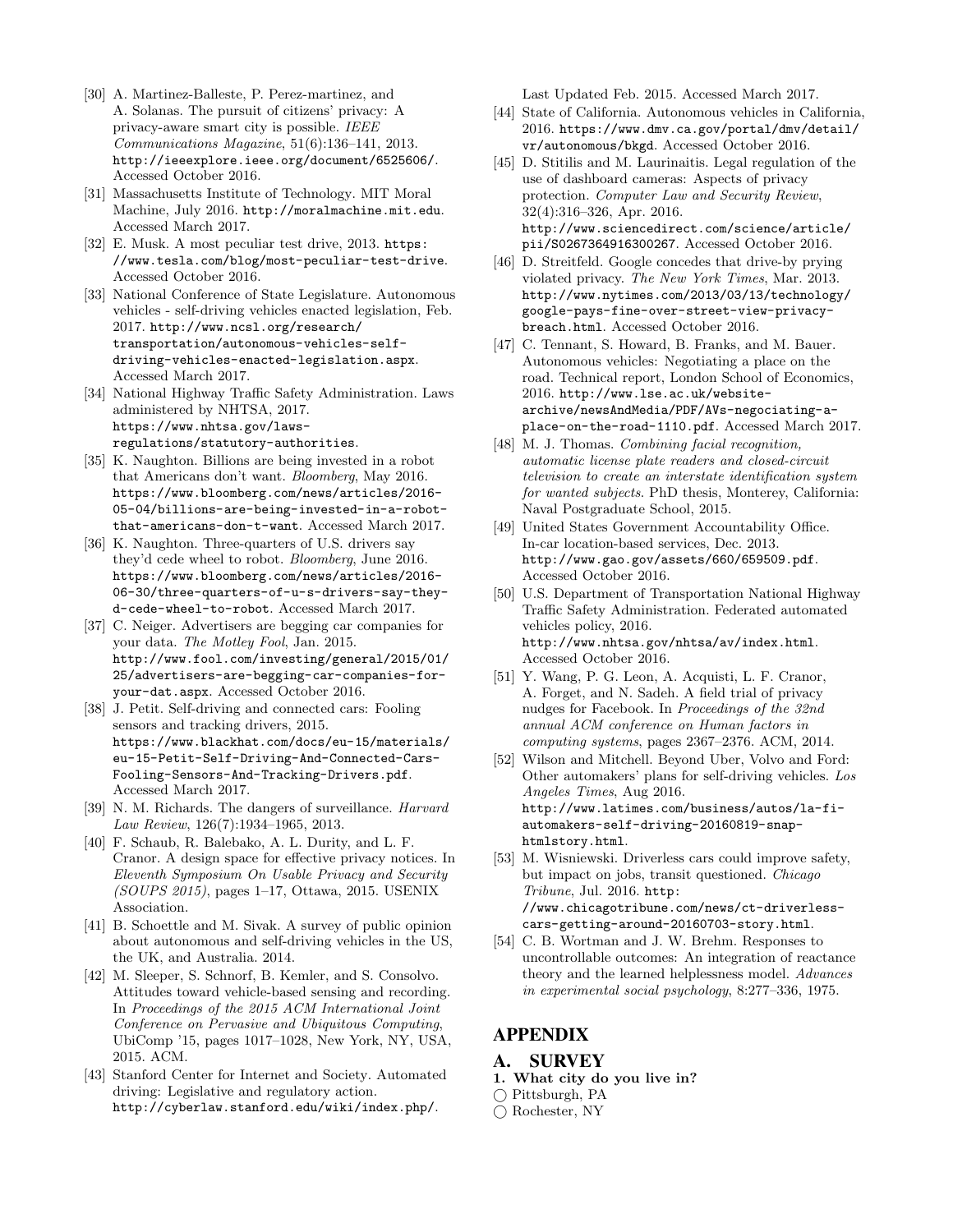$\bigcap$  Buffalo, NY

Cincinnati, OH

- Cleveland, OH
- $\bigcap$  Other Write In (Required)

#### 2. How did you learn about this survey?

- ◯ Poster
- $\bigcirc$  Craigslist
- $\bigcap$  Reddit
- ◯ Word of mouth
- Other Write In (Required)

Please read survey information carefully. This survey explores opinions about fleets of self-driving cars. It is NOT intended to test or judge your knowledge of self-driving car technology.

For this survey suppose: (1) A fleet of self-driving cars is operated in your city (2) The cars are owned and operated by a private company (3) The cars are networked to share information with each other and the company

One example of this is the Uber self-driving car fleet currently operated in Pittsburgh, PA.

This survey is NOT about: (1) Individually owned selfdriving cars (2) Any sensors on the inside of the car

#### 3. Do you understand what this survey is and is not about?

 $\bigcirc$  No, I didn't read the short text (please read)

Yes, I understand

#### 4. Likelihood of Self-Driving Car Scenarios [Primed group only]

You will be presented with scenarios about a networked fleet of self-driving cars. Choose how likely you think the scenarios are to be happening now from 'very unlikely' to 'very likely.' Please read each question carefully.

#### 5. Self-driving cars capture images of their surroundings

- $\bigcirc$  Very Unlikely
- $\bigcirc$  Unlikely
- Neither Unlikely nor Likely
- $\bigcirc$  Likely
- $\bigcirc$  Very Likely

### 6. Information captured by the self-driving cars is aggregated and stored

For example, Uber stores data collected by all of its selfdriving cars in a central location

- $\bigcirc$  Very Unlikely
- $\bigcirc$  Unlikely
- $\bigcirc$  Neither Unlikely nor Likely
- $\bigcap$  Likely
- $\bigcap$  Very Likely

### 7. Information captured by a self-driving car during a specific incident is analyzed by the operating company

For example: Images captured by an Uber self-driving car during a car accident are used by Uber to determine the cause

- Very Unlikely
- $\bigcirc$  Unlikely
- $\bigcap$  Neither Unlikely nor Likely

 $\bigcap$  Likely

 $\bigcap$  Very Likely

### 8. Information captured continuously by the selfdriving cars is analyzed

For example: Data collected by all Uber self-driving cars is used by Uber to understand weather conditions

 $\bigcap$  Very Unlikely

- $\bigcirc$  Unlikely
- $\bigcirc$  Neither Unlikely nor Likely
- $\bigcirc$  Likely
- $\bigcirc$  Very Likely

### 9. Self-driving cars detect humans

 $\bigcap$  Very Unlikely

- $\bigcirc$  Unlikely
- $\bigcap$  Neither Unlikely nor Likely
- $\bigcap$  Likely
- $\bigcirc$  Very Likely

#### 10. A self-driving car recognizes a person that has been encountered before by a different self-driving car in the fleet

- $\bigcap$  Very Unlikely
- $\bigcirc$  Unlikely
- Neither Unlikely nor Likely
- $\bigcirc$  Likely
- $\bigcirc$  Very Likely

# 11. Individuals are identified by name when they encounter one of the self-driving cars in the fleet

For example: Uber knows that the pedestrian next to one of its self-driving cars is Alice

- $\bigcap$  Very Unlikely
- $\bigcirc$  Unlikely
- $\bigcap$  Neither Unlikely nor Likely
- $\bigcap$  Likely
- $\bigcirc$  Very Likely

# 12. Individuals are tracked using each time they encounter one of its self-driving cars in the fleet

- $\bigcap$  Very Unlikely  $\bigcirc$  Unlikely
- Neither Unlikely nor Likely
- 
- $\bigcap$  Likely
- $\bigcirc$  Very Likely

# 13. A self-driving car recognizes a vehicle that has been seen by another self-driving car in the fleet

For example: Uber knows that different self-driving cars encountered the same vehicle on different days, but does not know who owns the vehicle

- $\bigcap$  Very Unlikely
- $\bigcirc$  Unlikely
- $\bigcap$  Neither Unlikely nor Likely
- $\bigcap$  Likely
- $\bigcirc$  Very Likely

#### 14. Vehicle owners are identified by name when a vehicle encounters one of the self-driving cars in the fleet

For example: Uber knows that the minivan in front of one of its self-driving cars is owned by Alice  $\bigcap$  Very Unlikely  $\bigcirc$  Unlikely

- Neither Unlikely nor Likely
- $\bigcirc$  Likely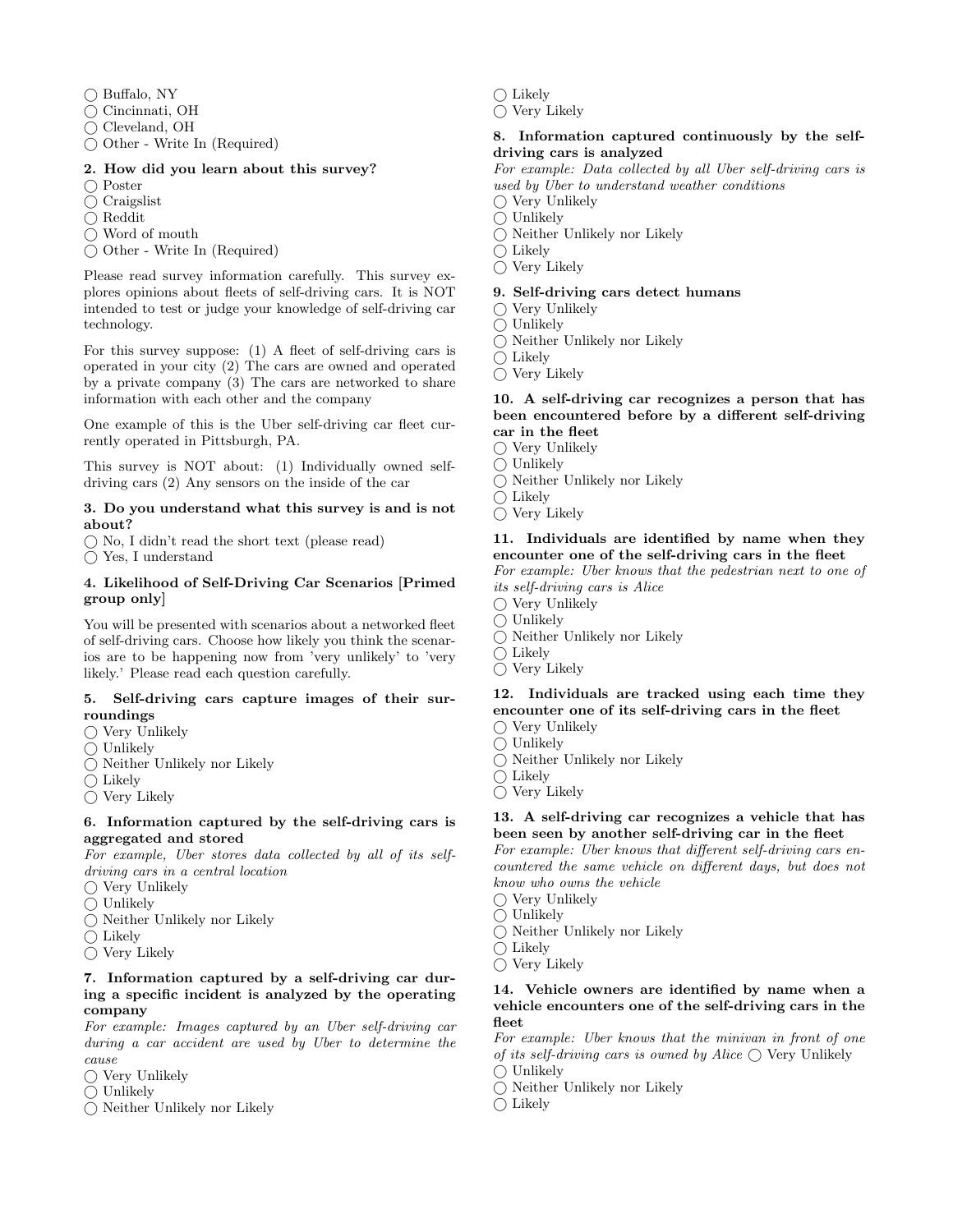#### $\bigcap$  Very Likely

#### 15. Vehicles are tracked using each time they encounter one of the self-driving cars in the fleet

For example: Uber assembles a list with location, date, and time of each time self-driving cars encountered Alice's minivan

- $\bigcirc$  Very Unlikely
- $\bigcirc$  Unlikely
- $\bigcap$  Neither Unlikely nor Likely
- $\bigcirc$  Likely
- $\bigcirc$  Very Likely

### Comfort with Self-Driving Cars [Primed group only]

Choose how comfortable you are with the scenarios from 'very uncomfortable' to 'very comfortable.' Please read each question carefully.

#### 16. I would feel \_\_\_\_\_ if self-driving cars captured images of me (but did not store or analyze those images.)

For example: An Uber self-driving car captures an image of you in a crosswalk, then discards the image after it leaves the intersection.

- $\bigcap$  Very Uncomfortable
- $\bigcirc$  Uncomfortable
- $\bigcirc$  Neither Uncomfortable nor Comfortable
- $\bigcirc$  Comfortable
- $\bigcirc$  Very Comfortable

#### 17. I would feel \_\_\_\_\_ if self-driving cars captured and stored images of me (but did not analyze those images)

For example: An Uber self-driving car captures an image of you in a crosswalk and it is stored on a computer with many similar images, but Uber does not use the images.

- $\bigcap$  Very Uncomfortable
- $\bigcap$  Uncomfortable
- Neither Uncomfortable nor Comfortable
- $\bigcap$  Comfortable
- $\bigcap$  Very Comfortable

### 18. I would feel \_\_\_\_\_ if self-driving cars captured images of me and analyzed images of specific events For example: Uber analyzes specific images captured by a

self-driving car (including images of you) to determine the cause of a traffic incident.  $\bigcap$  Very Uncomfortable

- 
- $\bigcap$  Uncomfortable
- Neither Uncomfortable nor Comfortable
- $\bigcirc$  Comfortable
- $\bigcirc$  Very Comfortable

#### 19. I would feel <u>in self-driving</u> cars captured images of me and analyzed images continuously

For example: Uber continuously analyzes images captured by all self-driving cars (including images of you) to gauge traffic conditions.

- $\bigcap$  Very Uncomfortable
- $\bigcap$  Uncomfortable
- $\bigcap$  Neither Uncomfortable nor Comfortable
- $\bigcap$  Comfortable
- Very Comfortable

### 20. I would feel \_\_\_\_\_ if each time I encountered a

### self-driving car, I was recognized from past encounters with other self-driving cars (but not by name).

For example: Uber knows that different self-driving cars encountered you in different locations on different days, but does not know who you are

 $\bigcap$  Very Uncomfortable

- Uncomfortable
- Neither Uncomfortable nor Comfortable
- $\bigcirc$  Comfortable
- $\bigcirc$  Very Comfortable

### 21. I would feel \_\_\_\_\_\_ if I was identified by images captured by a self-driving car

For example: An Uber self-driving car captures an image of your face as you cross the street and Uber links the image to your name

- $\bigcap$  Very Uncomfortable
- Uncomfortable
- $\bigcap$  Neither Uncomfortable nor Comfortable
- $\bigcap$  Comfortable
- $\bigcap$  Very Comfortable

#### 22. I would feel \_\_\_\_\_ if I was tracked each time I encountered a self-driving car.

For example: Uber assembles a list with location, date, and time of each time you encounter a self-driving car.

- $\bigcirc$  Very Uncomfortable
- Uncomfortable
- Neither Uncomfortable nor Comfortable
- $\bigcirc$  Comfortable
- $\bigcap$  Very Comfortable

### 23. I would feel \_\_\_\_\_\_ if each time my car encountered a self-driving car, it was recognized from past encounters with other self-driving cars (but not by owner's name).

For example: Uber knows that different self-driving cars encountered your car in different locations on different days, but does not know who owns the car.

- $\bigcirc$  Very Uncomfortable
- $\bigcirc$  Uncomfortable
- $\bigcirc$  Neither Uncomfortable nor Comfortable
- $\bigcirc$  Comfortable
- $\bigcap$  Very Comfortable

#### 24. I would feel <u>in if</u> my car was identified by images captured by a self-driving car

For example: An Uber self-driving car captures an image of your license plate as you drive and Uber uses the links the license plate to your name

- $\bigcirc$  Very Uncomfortable
- $\bigcirc$  Uncomfortable
- Neither Uncomfortable nor Comfortable
- $\bigcirc$  Comfortable
- $\bigcap$  Very Comfortable

### 25. I would feel \_\_\_\_\_ if my car was tracked each time it encountered a self-driving car.

For example: Uber assembles a list with location, date, and time of each time your car encounters a self-driving car.

- Very Uncomfortable
- $\bigcirc$  Uncomfortable
- Neither Uncomfortable nor Comfortable
- $\bigcirc$  Comfortable
- $\bigcap$  Very Comfortable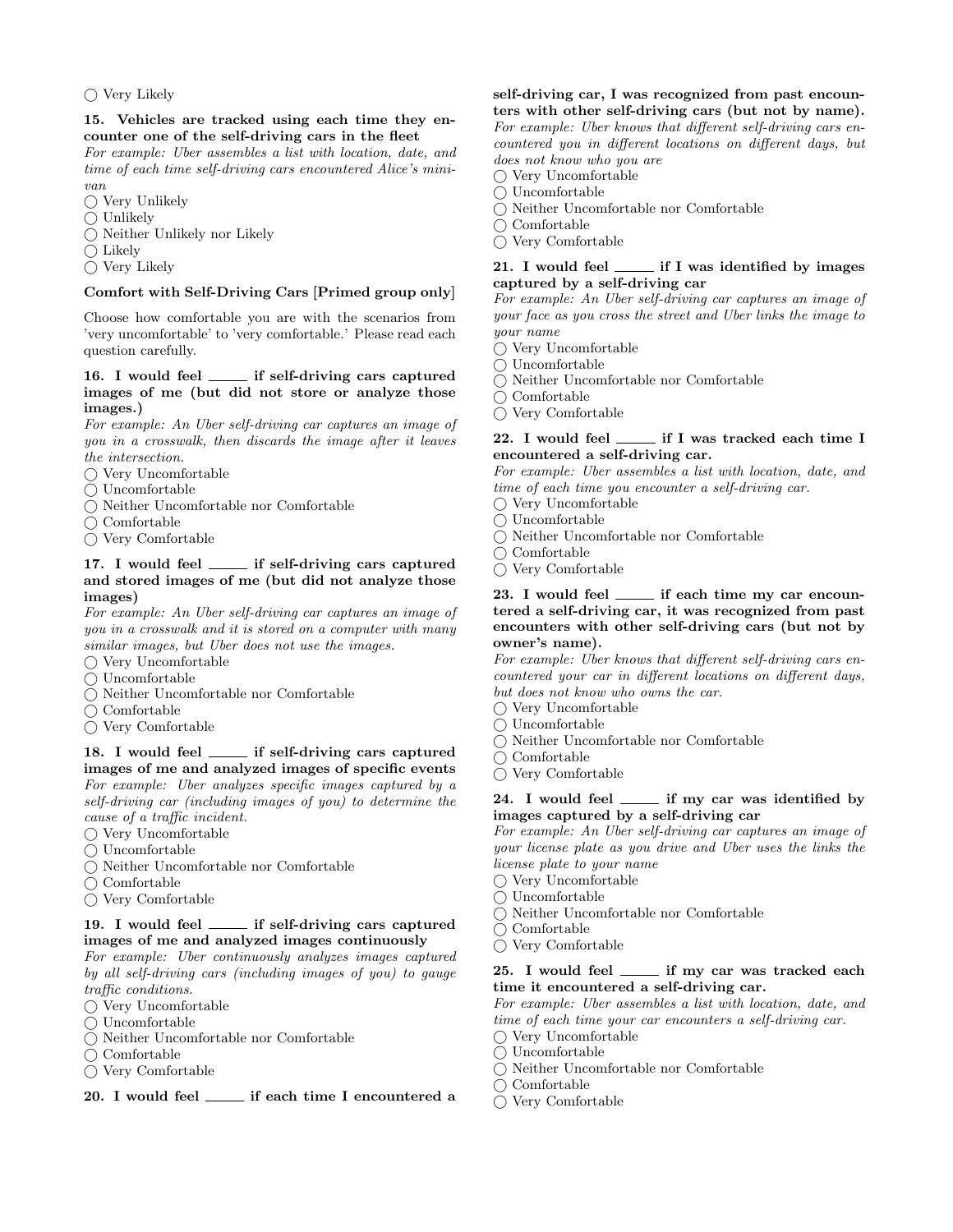### General Self-Driving Car Questions

You will be presented with scenarios about a networked fleet of self-driving cars. Choose how comfortable you are with the scenarios from 'very unlikely' to 'very likely.' Please read each question carefully.

#### 26. I would feel \_\_\_\_ walking near a self-driving car.

- $\bigcirc$  Very Uncomfortable
- $\bigcap$  Uncomfortable
- $\bigcap$  Neither Uncomfortable nor Comfortable
- $\bigcap$  Comfortable
- $\bigcap$  Very Comfortable

### 27. I would feel  $\frac{d}{dx}$  driving near a self-driving car.

- $\bigcap$  Very Uncomfortable
- $\bigcap$  Uncomfortable
- Neither Uncomfortable nor Comfortable
- $\bigcap$  Comfortable
- $\bigcirc$  Very Comfortable

#### 28. I would feel \_\_\_\_\_\_ cycling near a self-driving car.

- $\bigcap$  Very Uncomfortable
- $\bigcap$  Uncomfortable
- $\bigcirc$  Neither Uncomfortable nor Comfortable
- $\bigcirc$  Comfortable
- $\bigcirc$  Very Comfortable

#### 29. I would feel \_\_\_\_ riding in a self-driving car.

- $\bigcirc$  Very Uncomfortable
- $\bigcirc$ Uncomfortable
- $\bigcap$  Neither Uncomfortable nor Comfortable
- $\bigcap$  Comfortable
- $\bigcap$  Very Comfortable

#### 30. I would feel \_\_\_\_ being near a self-driving car in the snow.

- $\bigcirc$  Very Uncomfortable
- $\bigcap$  Uncomfortable
- Neither Uncomfortable nor Comfortable
- $\bigcap$  Comfortable
- Very Comfortable

#### 31. I would feel \_\_\_\_\_ about the changes in the job market due to self-driving cars.

- $\bigcirc$  Very Uncomfortable
- $\bigcirc$  Uncomfortable
- Neither Uncomfortable nor Comfortable
- $\bigcirc$  Comfortable
- $\bigcirc$  Very Comfortable

### $32.$  I would feel  $\frac{1}{12}$  if a self-driving car captured pictures of me and my license plate.

- $\bigcirc$  Very Uncomfortable
- $\bigcap$  Uncomfortable
- $\bigcap$  Neither Uncomfortable nor Comfortable
- $\bigcap$  Comfortable
- $\bigcap$  Very Comfortable

#### 33. I would feel \_\_\_\_\_ if images captured by selfdriving cars were aggregated and analyzed

- Very Uncomfortable
- $\bigcap$  Uncomfortable
- Neither Uncomfortable nor Comfortable
- $\bigcap$  Comfortable
- $\bigcap$  Very Comfortable

### 34. I would feel \_\_\_\_\_\_ about legal liability in an accident with a self-driving car.

- $\bigcap$  Very Uncomfortable
- $\bigcap$  Uncomfortable
- Neither Uncomfortable nor Comfortable
- $\bigcap$  Comfortable
- $\bigcirc$  Very Comfortable

### 34. I would feel \_\_\_\_\_\_ about networked fleets of selfdriving cars becoming more common in general.

- $\bigcirc$  Very Uncomfortable
- $\bigcirc$  Uncomfortable
- Neither Uncomfortable nor Comfortable
- $\bigcirc$  Comfortable
- $\bigcap$  Very Comfortable

### Opting Out of Information Capture

Suppose the company operating the fleet of self-driving cars has implemented a system so pedestrians and drivers can opt out of data collection by the cars. By going through their online system, people can have images of them blurred so their identity is protected and they cannot be tracked.

#### 35. How many minutes would you spend in the system to successfully opt out?

- $\bigcirc$  0  $\bigcirc$  1-5
- $\bigcirc$  6-10
- $\bigcirc$  11-15
- $()$  16-20
- $\bigcirc$  21-25
- $\bigcirc$  26-30
- $\bigcap$  More than 30

#### Questions about Uber

#### 36. I feel that companies operating networked fleets of self-driving cars have my best interests in mind  $\bigcirc$  Strongly disagree

- $\bigcap$  Disagree
- Neither agree nor disagree
- Agree
- Strongly agree

### 37. I feel that Uber's self-driving car division has my best interests in mind

- $\bigcirc$  Strongly disagree
- Disagree
- Neither agree nor disagree
- Agree
- $\bigcirc$  Strongly agree

### 38. I feel that Uber has my best interests in mind

- $\bigcirc$  Strongly disagree
- $\bigcirc$  Disagree
- $\bigcirc$  Neither agree nor disagree
- Agree
- Strongly agree

#### 39. I would have answered the survey questions differently had Uber not been used as the example

- $\bigcirc$  Strongly disagree
- Disagree
- Neither agree nor disagree
- Agree
- $\bigcap$  Strongly agree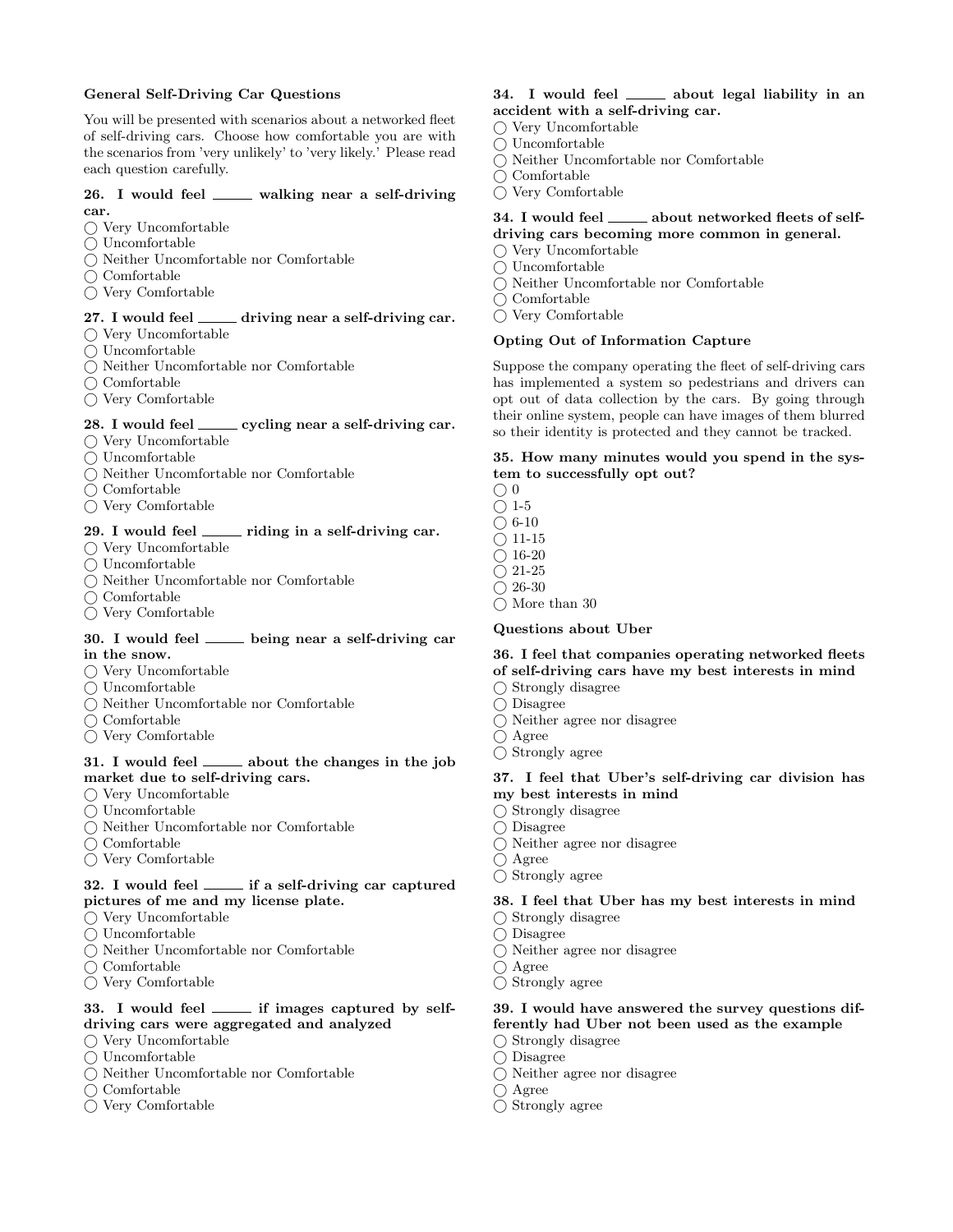### 40. I would trust a different networked self-driving car fleet over Uber's to have my best interests in mind

- $\bigcap$  Strongly disagree
- $\bigcap$  Disagree
- $\bigcap$  Neither agree nor disagree
- Agree
- $\bigcirc$  Strongly agree

#### Demographic Questions

#### 41. Please specify your gender

- $\bigcap$  Man
- Woman
- $\bigcap$  Other (please specify):
- $\bigcap$  Prefer not to answer

### 42. Please indicate your age

#### [textbox]

#### 43. Select the highest education level you have achieved

- $\bigcap$  No high school
- $\bigcap$  Some high school
- $\bigcap$  High school graduate, diploma, or the equivalent
- $\bigcap$  Trade, technical, or vocational training
- $\bigcap$  Some college
- Associate degree
- Bachelor's degree
- Master's degree
- Professional or doctoral degree
- Prefer not to answer

#### 44. Select the industry in which you work

- $\bigcap$  Accounting
- $\bigcap$  Advertising
- Aerospace / Aviation / Automotive
- Agriculture / Forestry / Fishing
- Biotechnology
- Business / Professional Services
- Business Services (Hotels, Lodging Places)
- Computers (Hardware, Desktop Software)
- $\bigcap$  Communications
- $\bigcap$  Construction / Home Improvement
- $\bigcap$  Consulting
- $\bigcap$  Education
- Engineering / Architecture
- Entertainment / Recreation
- Finance / Banking / Insurance
- Food Service
- Government / Military
- Healthcare / Medical
- $\bigcap$  Internet
- $\bigcirc$  Legal
- $\bigcap$  Manufacturing
- Marketing / Market Research / Public Relations
- $\bigcirc$  Media / Printing / Publishing
- $\bigcap$  Mining
- Non-Profit
- Pharmaceutical / Chemical
- Research / Science
- $\bigcirc$  Real Estate
- $\bigcirc$  Retail
- Telecommunications
- Transportation / Distribution
- $\bigcirc$  Utilities

 $\bigcirc$  Wholesale

 $\bigcirc$  Other - Write In

 $\bigcap$  Not applicable

#### 45. Check all that apply:

 $\Box$  I have downloaded and used the Uber and/or Lyft mobile apps

 $\Box$  I have been a passenger in an Uber and/or Lyft car

 $\Box$  I have read an article, viewed a program, or learned online about Uber self-driving cars

 $\Box$  I have seen an Uber self-driving car while I was a driver  $\Box$  I have seen an Uber self-driving car while I was a pedestrian

 $\Box$  I have ridden in an Uber self-driving car as a passenger

 $\Box$  I have not yet ridden, but would ride as a passenger in an Uber selfdriving car

- $\Box$  I am or have been an Uber and/or Lyft driver
- $\Box$  I have ridden as a safety driver in an Uber self-driving car
- $\Box$  I am currently or have previously been employed by Uber directly (not as a driver)
- $\Box$  I disagree with actions Uber has taken
- $\Box$  I have deleted the Uber app
- ✷ I have attended a protest against Uber
- $\Box$  <br> None of the above

#### Privacy and Technology Questions

46. Are you majoring in or have a degree or job in computer science, computer engineering, information technology, or a related field?

Yes

 $\bigcap$  No

47. Privacy is really a matter of people's right to exercise control and autonomy over decisions about how their information is collected, used, and shared.  $\bigcap$  Strongly agree

- Agree
- Neither agree nor disagree
- $\bigcap$  Disagree
- $\bigcirc$  Strongly disagree

#### 48. Control of personal information lies at the heart of privacy.

- $\bigcap$  Strongly agree
- $\bigcap$  Agree
- Neither agree nor disagree
- Disagree
- $\bigcirc$  Strongly disagree

#### 49. I believe that privacy is invaded when control is lost or unwillingly reduced as a result of a marketing transaction.

- $\bigcirc$  Strongly agree
- $\bigcap$  Agree
- Neither agree nor disagree
- $\bigcap$  Disagree
- $\bigcap$  Strongly disagree

### 50. Companies seeking information should disclose the way the data are collected, processed, and used.

 $\bigcap$  Strongly agree

 $\bigcirc$  Strongly disagree

- $\bigcap$  Agree
- Neither agree nor disagree Disagree